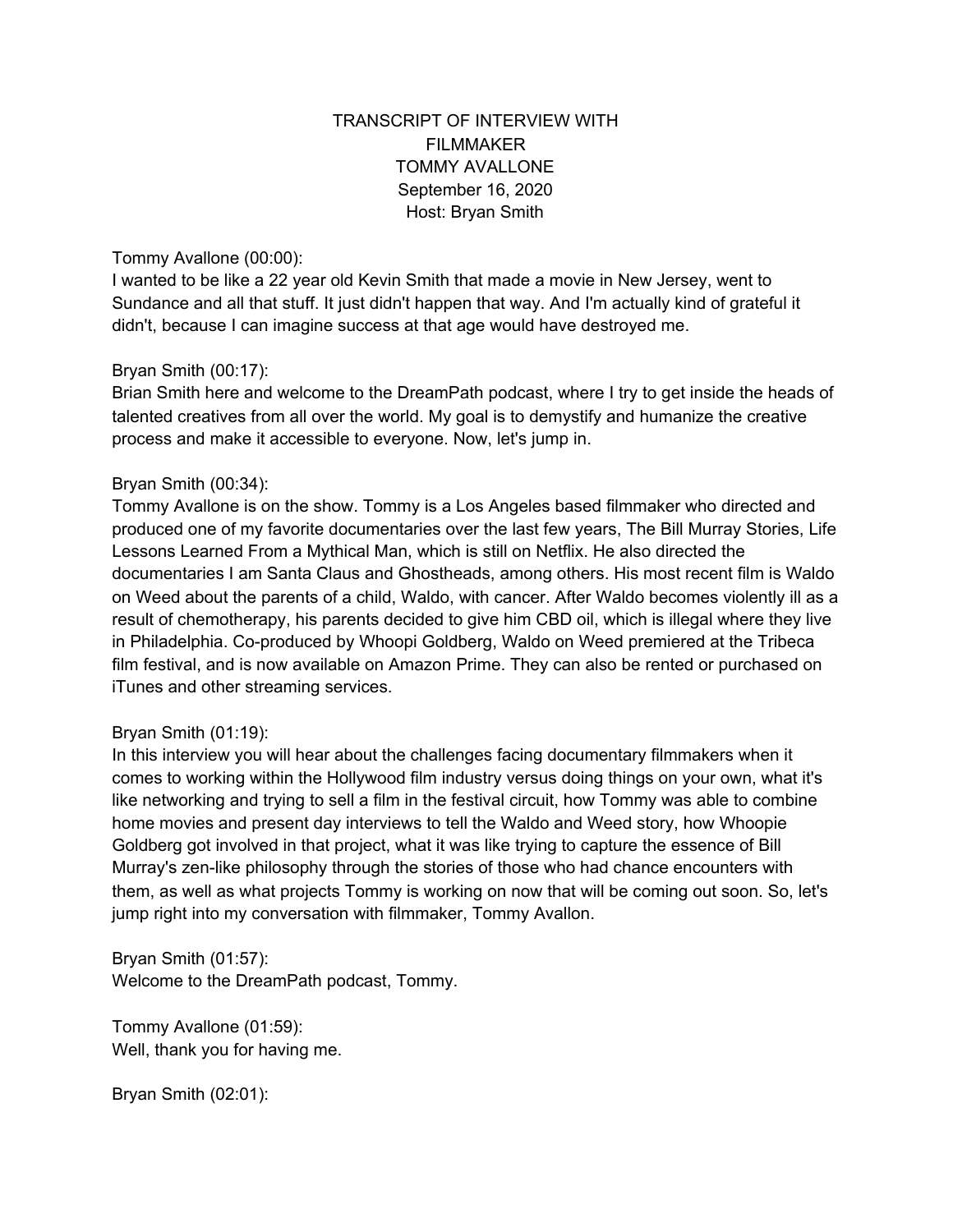Yeah. So tell us about Waldo on Weed. I watched the film by the way, it's on Amazon Prime, and I really enjoyed it, and I thought you accomplished some things with this documentary that you're not really expecting. And so, tell us about your approach to this, how you found the story and what you would like audiences to know about it, to maybe get them to hop onto Amazon and see it.

## Tommy Avallone (02:25):

Well, the thing I want people to know is it's available to watch. If you feel like paying for it or it's on, free for Amazon Prime, But yeah, I mean, my friend Brian is the father of the son, Waldo. He was very popular in the Philadelphia area. I'm from New Jersey, but I would work in Philadelphia and he had this pizza place called Pizza Brain. It was a very crazy pizza shop that had all this pizza and -I can never say that word, right- ...Memorabilia? And he's just, he was a character. In every city there's characters and Brian was certainly one of them; had tall, orange hair. And I reached out to him, I was like, "Let's do something on pizza. That would be fun, right? Like pizza." And he's like, "Actually, you know, I'm kind of leaving the pizza shop soon. My son has just got over his first round with like-" Oh, at the time it was his first round of cancer.

### Tommy Avallone (03:17):

And he was telling me about how he illegally smuggled cannabis oil. This is, at the time when Waldo had cancer, it was 2014 going into 2015. So, it wasn't legal in Pennsylvania at the time. And he was telling me all about the story and how he filmed it. And he's not sure if he'll ever do anything with the footage, but he has it. And we kind of just kept in touch. And one thing led to another and we kind of took that footage, turned it into a documentary. Uh, we filmed interviews of them throughout the years, put it together. Whoopie Goldberg was our executive producer. We premiered at Tribeca and now you can watch it on Amazon Prime.

### Bryan Smith (03:54):

Well, tell us how you connected with Whoopie.

## Tommy Avallone (03:57):

It's such a boring story. We just were both repped by William Morris and it just- They- We showed them the sizzle that we put together and she liked it, and we just knew she had an opinion on cannabis and had done a bunch of different documentaries herself. And we just wanted someone that kinda could help us craft a story that was a little bit more universal for everyone to watch. 'Cause I mean, to me personally, like I've never smoked pot a day in my life, I'm not a cannabis user. I'm not even a fan of cannabis. I just wanted to tell a story about what a father would do to save his son. They just happened to use cannabis to say that.

Bryan Smith (04:35): Right.

### Tommy Avallone (04:35):

That's why we interviewed anti-cannabis people, CALM, citizens against legalization of marijuana. Like, interviewing doctors at Harvard that are saying, "Hey, this could be something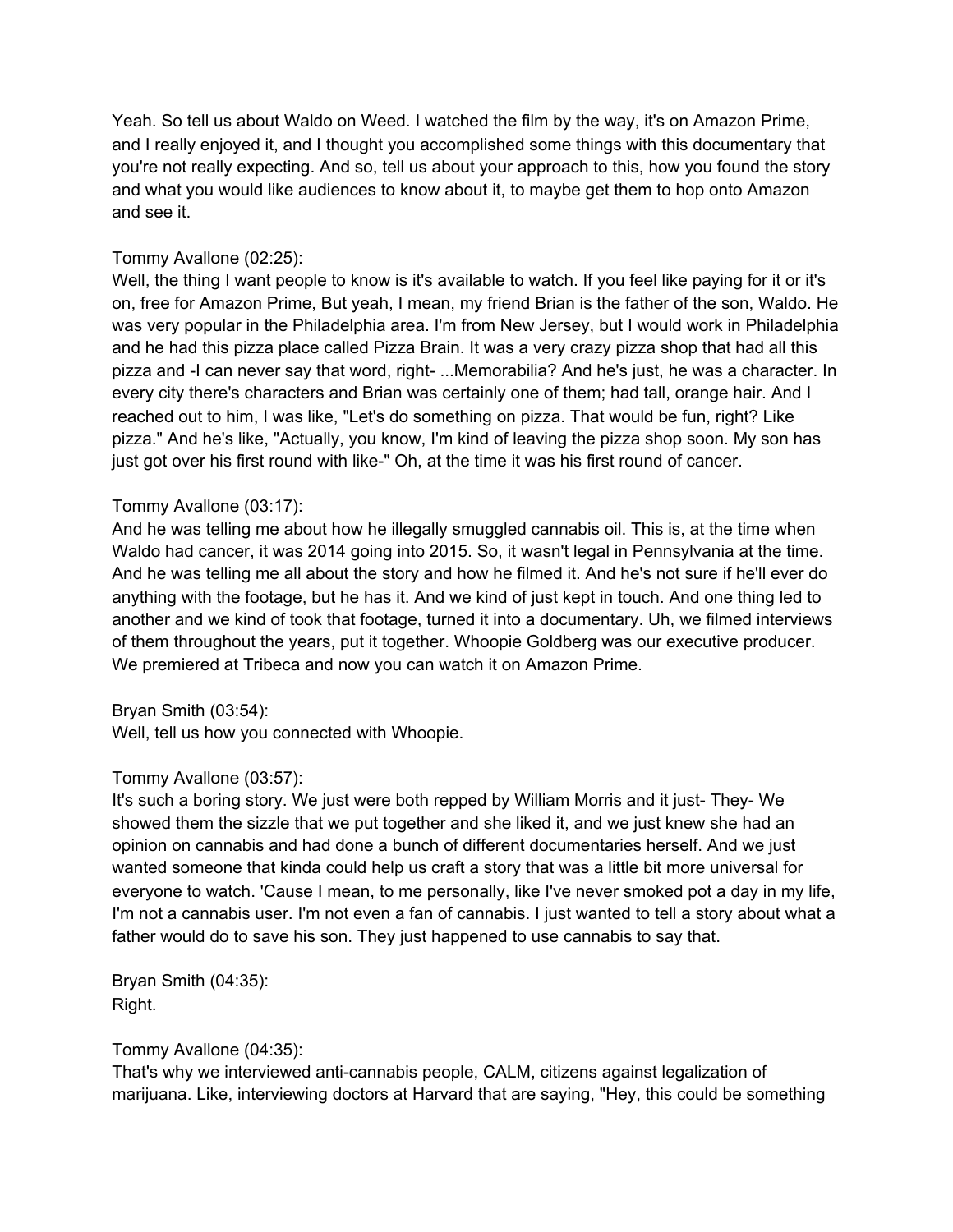good about here." It's really interesting to see both sides and the fears and all that sort of stuff. And to me pot was Cheech and Chong movies or Half Baked. And now it's listening to Brian's story and seeing the doctors kind of talk about it. It's really interesting where everything is now, at least six years now, since Waldo's cancer.

### Bryan Smith (05:07):

You made a comment about the story and sort of the lack of agenda that you had going into it.

Tommy Avallone (05:13): Oh yeah, no agenda.

### Bryan Smith (05:14):

And it made me- And I noticed that as I was watching it, you weren't trying to sell anything in the film. You're telling a story, but really what it is... It's like, I don't know if this is a bad analogy, but when you first hear about Game of Thrones and if you're not into fantasy, you're not into dragons, you're not into Kings and Queens and all of that. If you don't like that type of approach, you can still be brought into Game of Thrones, because of the story. Really there are universal themes that are happening within Game of Thrones. And I kind of found with Waldo on Weed that, even if you don't like pot or you're anti-pot or whatever, this is a story of parents who love their child so much that they're willing to break the law, and to make him comfortable and to get him better, whatever way possible. And it's that universal theme that I really connected with.

### Tommy Avallone (06:11):

Yeah, I mean, like a lot of times people will have opinions and stuff without thinking about the people who go through it. And Brian and Danielle, the parents of Waldo, they went through this and it was very- It wasn't just an opinion, it was a thing that they went through. They could very well have lost their son. And yeah, and I don't make agenda movies. I just, I tend to like to make movies about characters. And I thought the Dwyer family was very interesting characters and they were going through an interesting experience. It was really the only one of my movies that really the character changed from the beginning to the end. We spent, I want to say four years with them, starting with the dad cam footage of what Brian would film himself. Brian-

## Tommy Avallone (06:52):

A lot of them in that movie is Brian on a flip cam. If you remember those sort of cameras.

Bryan Smith (06:57): Right.

### Tommy Avallone (06:57):

Filming himself for his own sort of therapy of it. And we use these- This video because what was interesting about that is like, we're not a documentary crew. There's no documentary crew, there's no mic, there's no lights, it's just kind of a father with his own thoughts, and there's no real performance there. And which I really liked about that sort of part. But yeah, I mean, this is really the only one of... My movies tend to have some sort of comedic angle to it. And I think,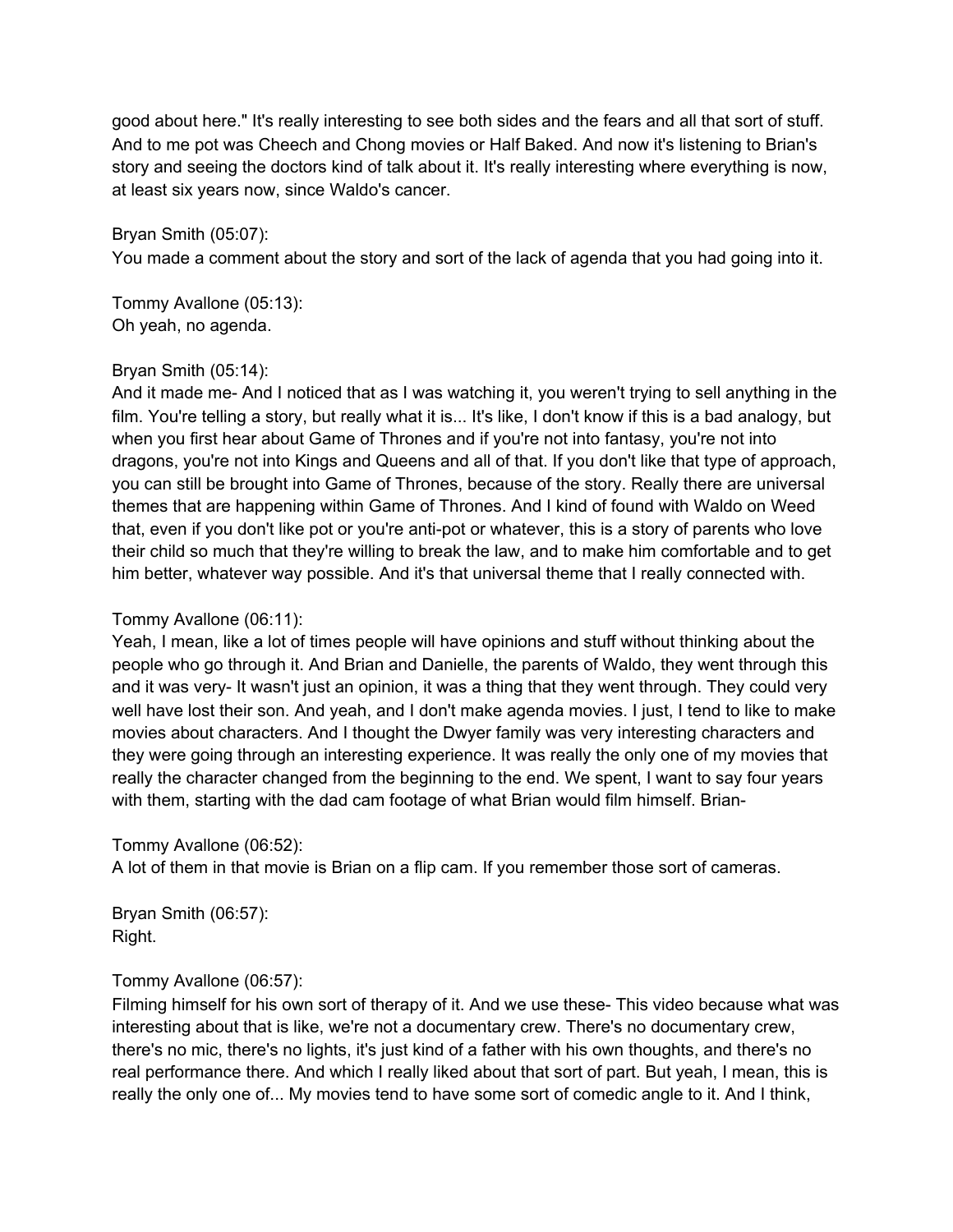what's great about this one, even though it's a pretty intense subject matter, Waldo is hilarious. You know, Bryan and Danielle are funny people. Brian, Waldo's uncles Mike, and Larry, they're very humorous looking. We get laughs in a cancer movie. So that's very exciting to me, because sometimes those sort of movies you're like: Oh, I don't want to watch that. That seems really heavy, a lot's going on. I don't want to watch- I don't want to be dragged down. But it's a really good story about hope and family, and I think that's kind of important nowadays.

Bryan Smith (07:52): Yeah, they are characters.

Tommy Avallone (07:53): Well, that's Philadelphia for you.

Bryan Smith (07:56):

I'm glad you pointed that out, because yeah, it's very Philly and his bright orange hair. It's almost like they're handpicked, almost like you casted it to be something this interesting and captivating, especially Brian.

Tommy Avallone (08:11):

Yeah. Well, that's how- I mean, I just thought Brian was an interesting character and I went to him for pizza. It just so happened that he had this like crazy life experience that was happening.

Bryan Smith (08:18):

Yeah. So, tell us about the found footage experience, as opposed to- Because I look at Waldo on Weed as kind of a found footage-

Tommy Avallone (08:26): Yeah.

Bryan Smith (08:28):

-endeavor where you're taking all this footage and trying to organize it, but also figuring out how to incorporate your own footage and how to fill in the gaps. What was that process like?

Tommy Avallone (08:40):

It was very tedious. I mean, you're just watching home videos, you know what I mean? Like, you film a documentary and you go: Well, these are story points, or these are questions I asked, or there's a reason why we're filming this stuff. And sometimes there was absolutely no reason Brian was filming at all, so you're just kind of going through a lot of times, or he's just doing whatever. So it's a lot of- I mean, think of any home videos you might have, it's like- And then how do you create a narrative out of that? You know?

Tommy Avallone (09:07): So...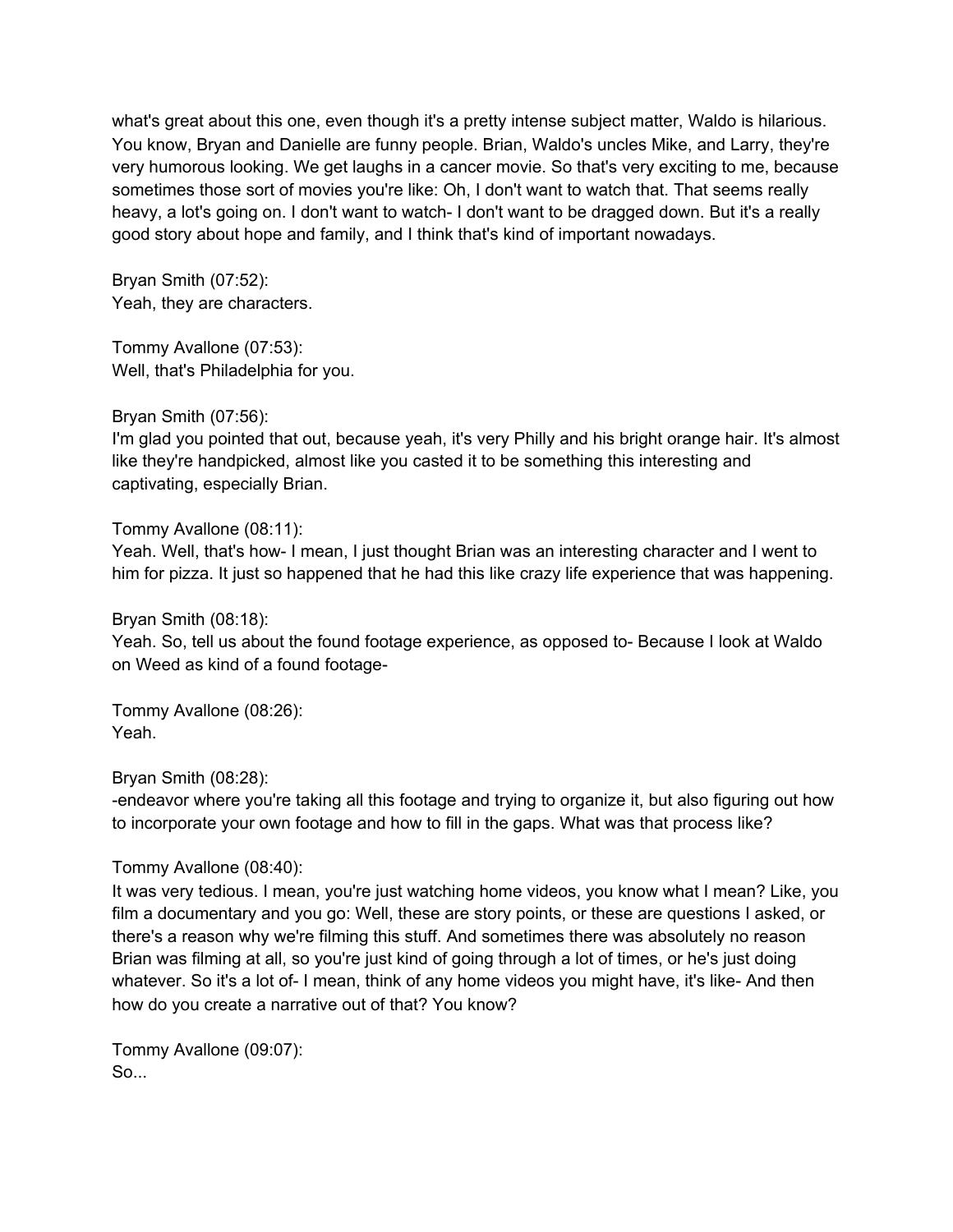Bryan Smith (09:07): Right.

#### Tommy Avallone (09:08):

Brian was very helpful. He'd be like, "Oh, I was going through this," and like, "this month of this year," and then the footage was organized quite well, where it was kind of like by the month, by the year. So, that was helpful. But yeah, I mean, there's a lot of personal- And it's so weird to-Brian would call me a couple of times and I was like, "I can't talk to you right now. I spent four hours of listening to you today. I can't have anymore." And it was a really weird experience, because he wouldn't be there for those conversations physically. It was just past Brian, you know? And it was just- I just- Enough Brian today. He understood.

#### Bryan Smith (09:45):

Yeah. Well, I'm really excited to see where this goes for you, because you hit- No, it was Tribeca that you got into last year with Waldo on Weed?

Tommy Avallone (09:56): It was 2019, yeah.

#### Bryan Smith (09:58):

Okay, yeah. So, tell us about the film festival circuit and the hustle of getting your film seen by film festival folks and submitted, and hopefully part of a festival so that it can be seen by more audiences and hopefully picked up for distribution.

### Tommy Avallone (10:17):

I mean, I love the festivals. You feel like a star for like a week, week and a half. These fun parties, these fun get togethers, free food, the screenings, the press. I enjoy it. Tribeca is a little different. I've been at Tribeca twice and New York is already abuzz. So, sometimes it gets lost in that where it's like- But like with South by Southwest or Hot Docs, you're going to Austin, you're going to Toronto, and the places have turned around for this festival. So, you're constantly walking around with people that have badges on. New York, you just blend in with everything, everyone's already there, you know?

#### Bryan Smith (10:56):

Right, right. Kind of like Seattle- Seattle International Film Festival's the same way. There's just-It's kind of spread out, it's in the city as opposed to like Sundance, which is everybody you see on the street is wearing their tags.

### Tommy Avallone (11:10):

Yeah. I mean, I've never been to Sundance yet. But with Bill Murray we premiered at South by Southwest, our international premiere was at Hot Docs, we went to BFI in London. And they're all just great experiences of just having the movies play and getting together to meet other filmmakers. I love the idea of hanging out with your class, especially last year at Tribeca- Or 2019 at Tribeca, I really tried to like look around to other documentary movies or documentary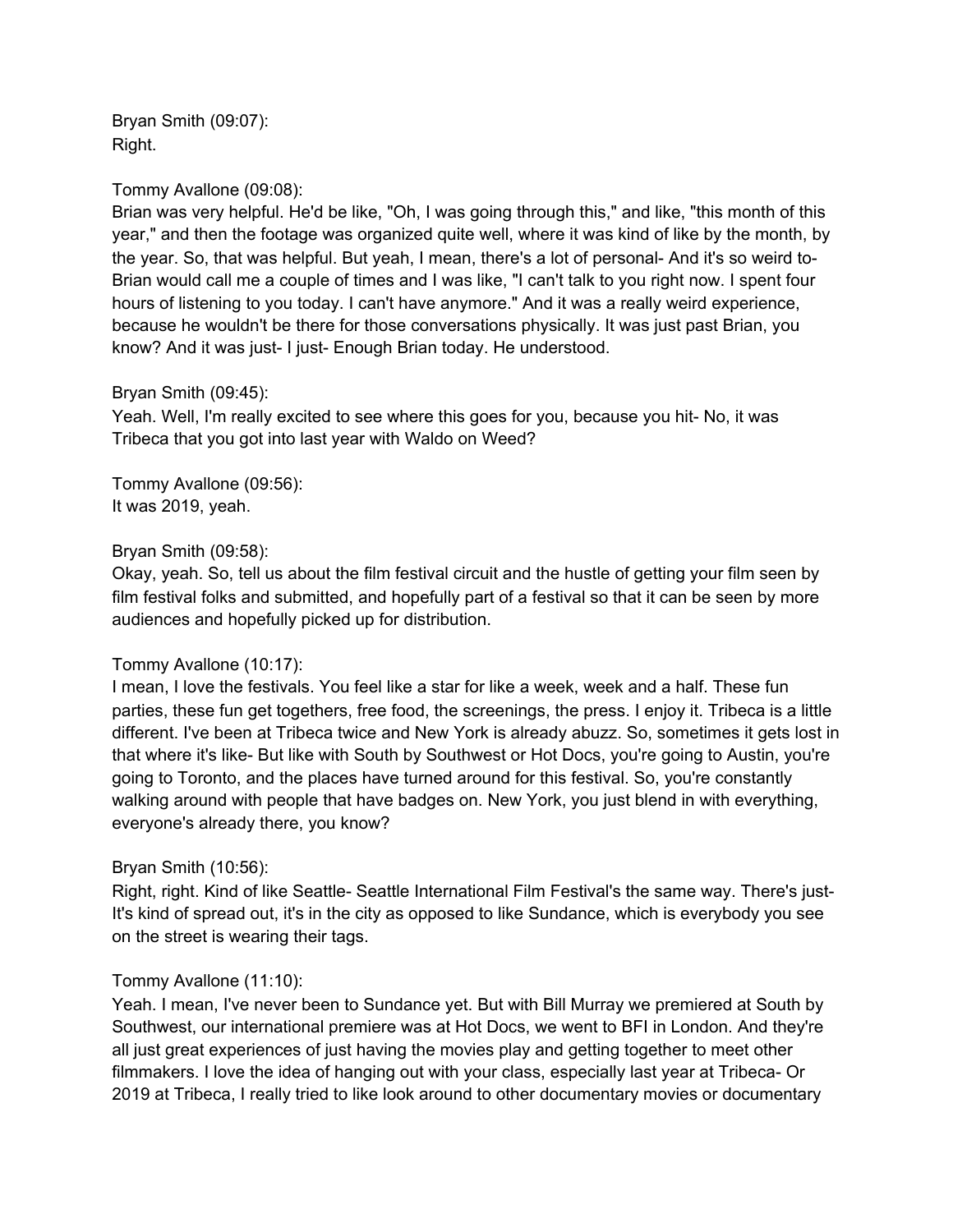directors that I was like, "Oh, I like your style, let's hang out." You know? And I just kinda dig that stuff, because I have these fantasies of like the Tarantinos and Rodriguezs is like hanging out together or even like a Spielberg hanging out with a Lucas. And that whole, like whoever's class that you're in, I like that idea. And I'm not saying I'm at that level, but like on this like small little circuit of festivals, you can kind of play around or hang out with people who are around about your area, you know?

## Bryan Smith (12:20):

Yeah. And do you find that in those festivals that a lot of business gets done, that you- That's where the sales are made and the distribution deals are made?

### Tommy Avallone (12:28):

No, I mean, they're talked about, but I mean, to my experience, it's never- You're never having that 1994 Sundance, Kevin Smith, let's talk at a coffee shop, sign a deal, I'll get paid a lot of money and your life changes moment. I don't know if those things happen. They certainly don't happen to me. You know, I hear these stories and these myths of it happening, but I don't-That's not my encounters.

### Bryan Smith (12:57):

Yeah. And how important is it to have someone like Whoopie attached to a project to actually be taken seriously? Because I would imagine that there's so much content out there now. I mean, the number of documentaries, I'm just assuming based upon my Netflix queue.

Tommy Avallone (13:16): Right.

Bryan Smith (13:16): That the number of documentaries now is 10 times more than it was a decade ago.

## Tommy Avallone (13:22):

Well sure, because there's a way to watch them. You mean- Like, how many times have you actually watched a documentary in the theater? You know. I mean, I saw Supersize Me in the theater. I saw Fahrenheit 911, I seen that one at the theater. Even saw the Conan O'Brien documentary in a theater. But that was really about it back then, and now you can just-Documentaries are made kind of for that streaming... That's why obviously there's uprise. But Whoopie's great, and having people like that, I mean, I try to surround myself with big and good executive producers. Morgan Spurlock executive produced I am Santa Claus, Glen Zipper executive produced the Bill Murray Stories, Whoopie was Waldo on Weed. I don't know if it's my own complex or something that you need to do, but I always just want to show to someone that I'm just not some punk kid from New Jersey trying to make a movie. I have someone vouching for me. So, I'm not sure if it's necessary or just something that I need for myself.

Bryan Smith (14:27):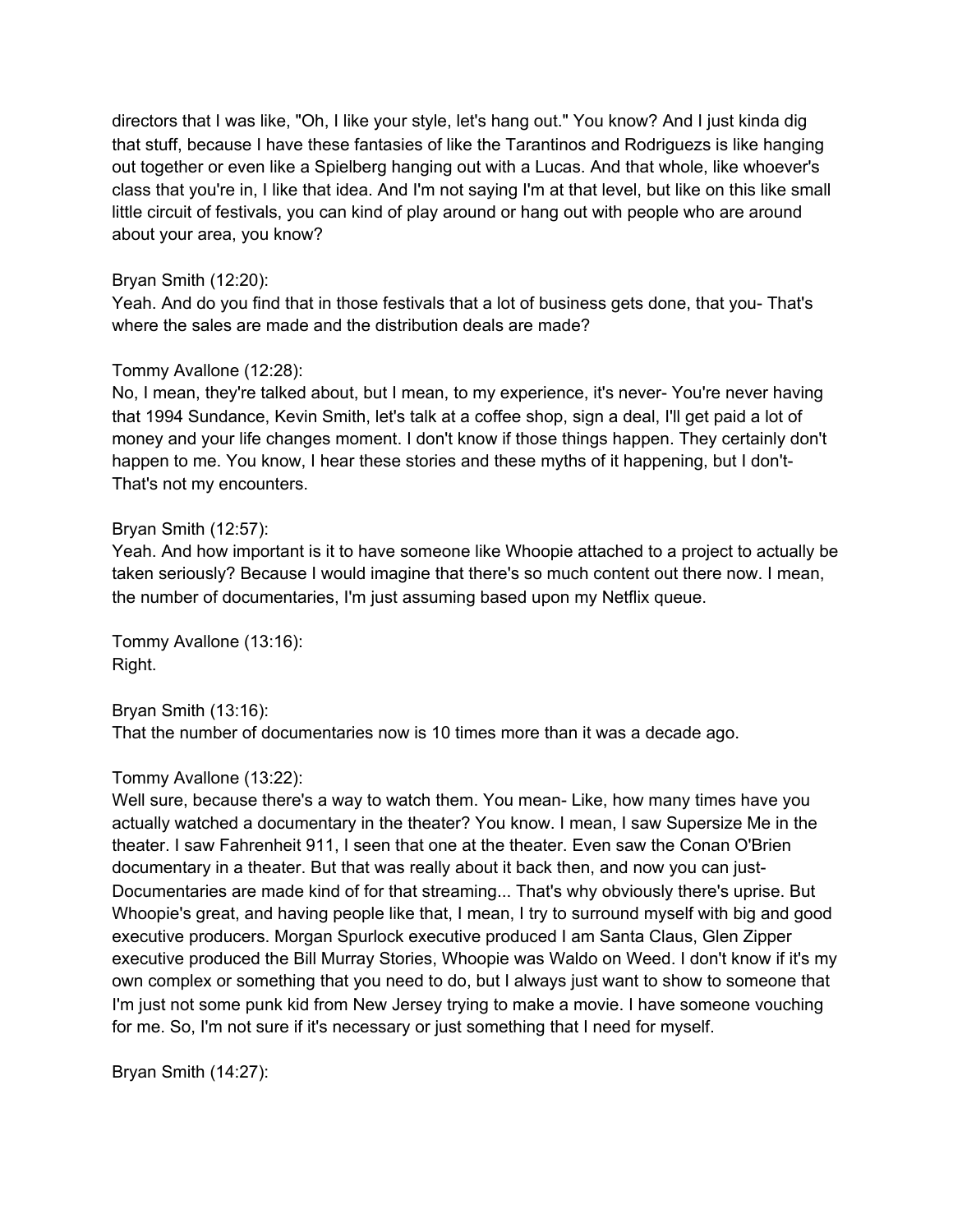Yeah. Well, it's smart. I mean, it's not going to hurt to have a big name like Spurlock or Goldberg attached to a project. So tell us- You mentioned Jersey and I read, obviously there's a lot online about your run for mayor.

Tommy Avallone (14:42): Is there a lot on there?

Bryan Smith (14:44):

Yeah, there's quite a bit. So, can you tell us how that came about? Why did you decide to run for mayor at the age of... Was it 19 or 20?

Tommy Avallone (14:53):

I was 20 when I ran, but I was 21 when the election happened.

Bryan Smith (14:56):

Okay. What was going on in your life that made you decide: You know, what I'm going to run for office.

## Tommy Avallone (15:01):

I'm just a huge Andy Kaufman fan. And I just love a bit. And that was really what it was. I didn't have any- I'm not a political person by any means. I think it's funny to have run- I was student council president of my high school, and I thought I could just do the same thing. I had people, my friends, dress up in suits and they're my bodyguards, they're Tommy's Angels. We would do these press conferences and give out milk and cookies to the press. I was on CNN, I was like- It was like all these news coverages, because at the time Arnold Schwarzenegger was running, right? And it was like: ...Well this is happening in California, but in local news a 20-year-old from-You know? And it's just a way to talk about the movies I was doing. It was very, it was just like...

Bryan Smith (15:50):

Oh, I think it was brilliant actually. I mean...

## Tommy Avallone (15:53):

Yeah, it was just funny, man. I was actually, at the time I was going to try to make a documentary. I have like 10-12 possibly 14 hours, which is not much, of just what I was doing to run. And I was like: Oh, I could make a documentary out of this. And I just never did anything with it. 'Cause it was this... This wasn't good. But I just thought it was really funny to do, andI just thought it would be funny.

## Bryan Smith (16:18):

How far into a project have you gone and decided, I don't even know if this has ever happened, but decided that it just isn't going to work. You're maybe 40 hours into it, 80 hours of footage. And you're like: Oh, this is a great idea at the time, but... Have you ever had to kill your baby like that?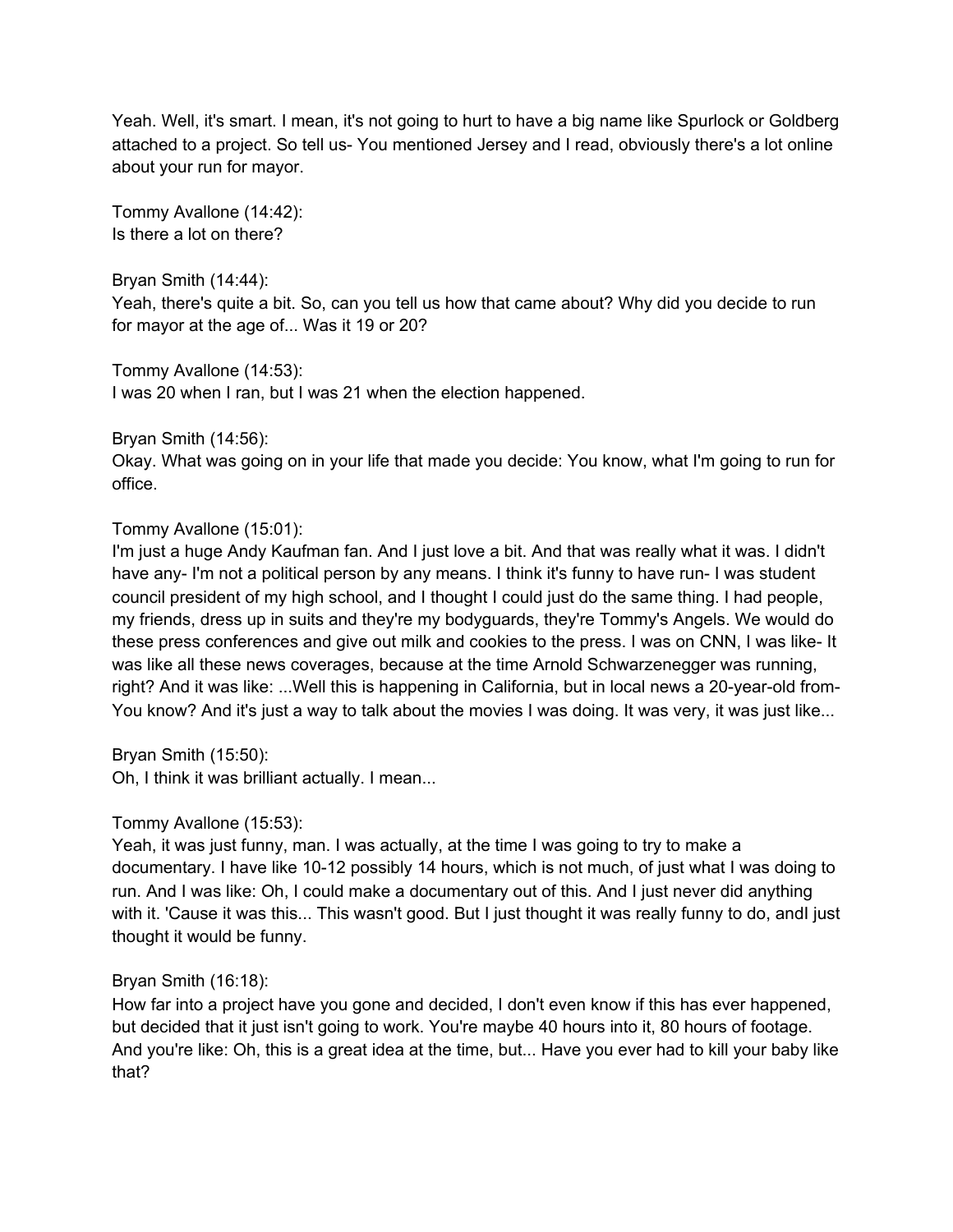### Tommy Avallone (16:36):

Being a father I don't like to call any of my projects a baby, 'cause I have enough respect for my children. But I don't know. I mean there's- The last like year and a half I've been developing a lot of stuff and there's certain things that I just kinda fall out of interest in. I'm a pack rat, it's like I don't ever feel like something would- If I put time into it and I have footage of it, or I have something with it, I think I'd still find a way to do something with it. Even that mayor footage I'll do something with it eventually. I just don't know what it is, you know? I just, I don't know.

## Tommy Avallone (17:15):

Like I'm constantly collecting puzzle pieces and I just don't currently know what puzzle I'd be using that puzzle piece for. We were thinking about trying to do this documentary of Hollywood, and I filmed an interview with Alice Cooper. And we filmed a couple things and I don't know, I just kinda currently have no interest in continuing it. But I'm sure I'll do something with that footage eventually. I'm sure that the interests will reignite at one point, you know? So it's never a squashed idea. I just think it's like: I'll come back to it.

### Bryan Smith (17:45):

Oh, so you're not killing the project, you're just tabling it and maybe there's another opportunity down the road where it will fit into something that you're focusing on?

Tommy Avallone (17:55): I think that's the way I like to look at it, yeah.

Bryan Smith (17:57):

Yeah, Elizabeth Gilbert talks- I don't know if you've ever read, Eat, Pray, Love or any of her books. I haven't, but I've listened to interviews with the author.

Tommy Avallone (18:06): I've watched parts of the movie.

### Bryan Smith (18:07):

Elizabeth Gilbert talks about her process of writing, and stories, and stories that she's inspired to tell. And then also the process of losing that inspiration and losing interest in it. And she does the same thing. I mean, she just catalogs ideas and just kind of keeps them, and also has this concept of: You know what? Maybe I'm not the one who was meant to tell this story. Maybe it's someone else and maybe they can kind of, in a generous way, let them pick up where she left off or something.

### Tommy Avallone (18:36):

Yeah. I mean, recently there's been things that I've been playing around with that were something that I was wanting to do 10 years ago. So it's always- It's: Oh, that would make sense now. Or: Oh, I could tell that better now. You know?

Bryan Smith (18:51):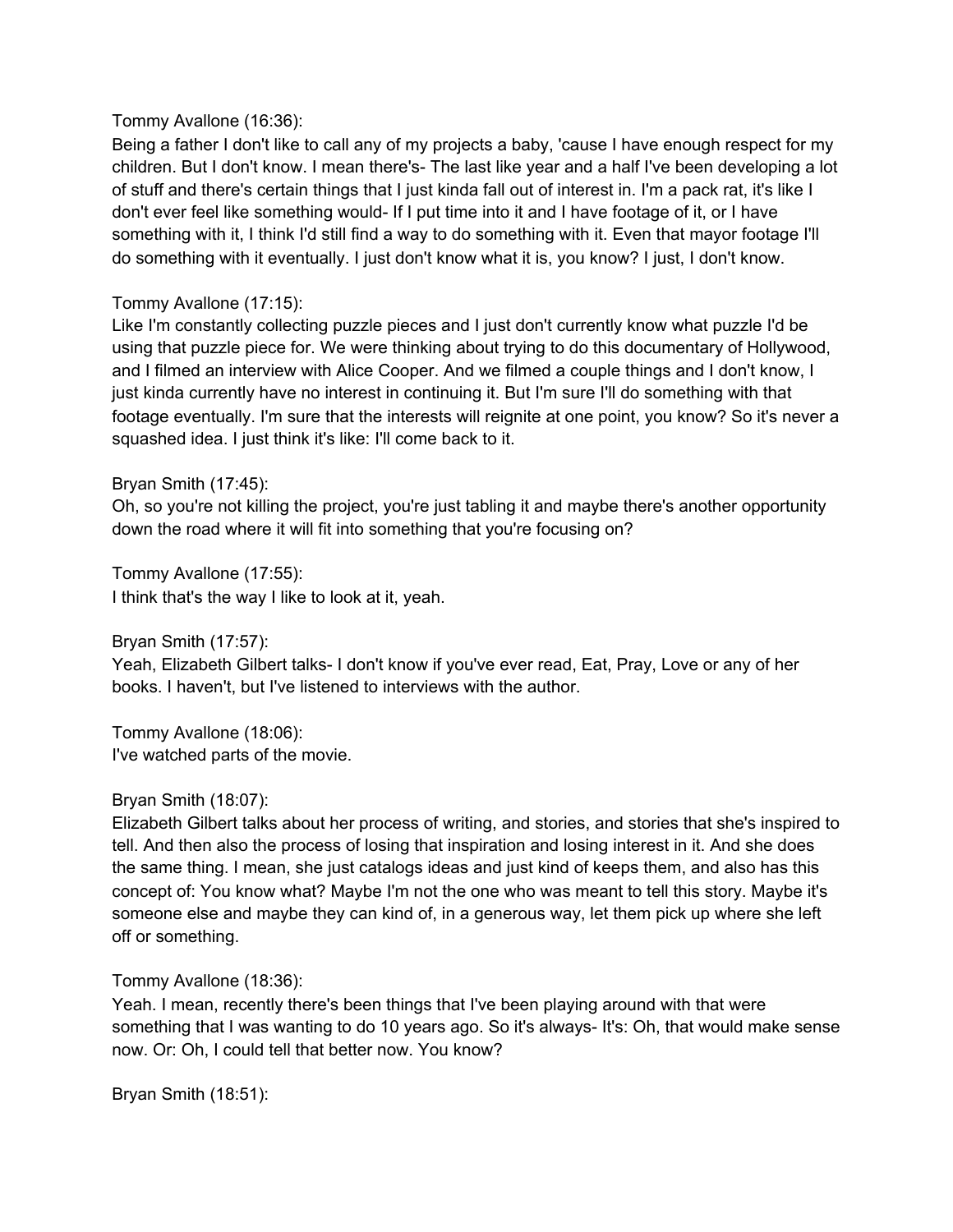So what is a day in the life of Tommy Avallone look like, in terms of you're looking for ideas, you're nurturing and cultivating ideas. You already have- You're collaborating, I imagine, with a lot of folks. Is there a typical day in the life of Tommy Avallone?

## Tommy Avallone (19:10):

It's... I guess it's just trying to stay focused. I wake up early, then I'm with my kids for a little bit, and then me and my wife kind of switch. And then... I mean, like right now we're about to pitch this project next week and I'm trying not to be excited about that, because it just got my feelings hurt too many times when things don't happen. I mean, for example, like you're saying 'squashing projects' and all that stuff. We were pitching something... God, about maybe a month, two months ago? And everyone said, "No." And I'm just like: You know what? I'm just gonna make it. It's like, I don't need you. I don't need anything. Like I'll just- I was going to be like a TV show sort of thing.

# Tommy Avallone (19:50):

And I was like, I'm just gonna start filming as a documentary. I'll just do it myself. And I kind of have that mentality. I don't like when you were asking me the beginning, about like- Well, I'm not a salesman. I don't like selling anything, I just like making it. And I remember very, very early on when I was younger someone's like, "Oh, why should I watch your movie?" And I was like, "You know, don't bother." 'Cause it's not- I love talking about movies. I love talking about even the process of stuff like that. But I couldn't tell you why someone should watch some of my movies. I can tell you why I'm interested in making them and why I liked making them, you know? But I don't know, I'm not a good salesman. I think I got off on a tangent here. This is currently where my brain is and I'm just working through something. This is today's shower conversation I had with myself that I've brought into your podcast.

## Bryan Smith (20:39):

No, it's good stuff. So, you mentioned that you didn't need- You pitched an idea and you didn't need these people, you're going run with it on your own. So, that leads me to the question: How much do you need investors and folks that are- How big is your team and your operation to make a film like The Bill Murray Stories or Waldo on Weed?

# Tommy Avallone (21:02):

Yeah, I mean I'm very, very- I don't want to say lucky, because I don't believe in that, but I'm very... I appreciate the people that are around me, you know? I have people that believe in me and the ideas I have, and help me along with my producers and people around me that can tell these stories on a small budget. It's a very independent way of doing it. You know, Santa, Ghostheads, Murray, Waldo; it was all made independently and then sold outright, playing the festivals, doing all sorts of stuff. What I've been trying to figure out in the last couple years is how to figure out how to play inside the system. And in doing that you need a lot of pitches and green lights. And people will say yes, and people who don't get it and they go: What about game show version of that?

Tommy Avallone (21:53):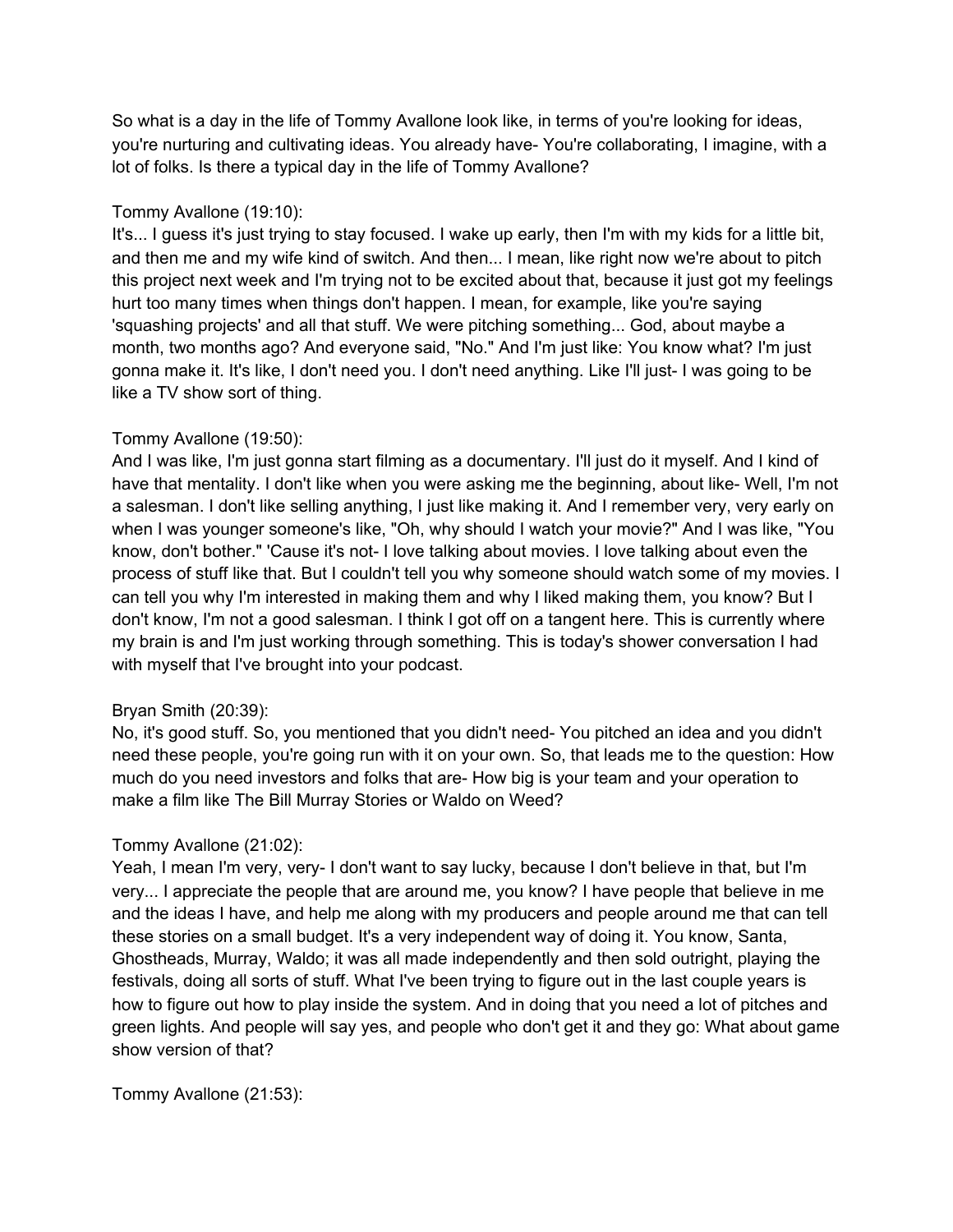And you go, "Nope, nope." There's a lot of that sort of thing. And I like making independent movies, and I like doing that sort of stuff. But in order to try to grow, you have to figure out a way to work inside the system. And that's- I mean, I like to think that each movie we've made we've grown and been able to tell different and bigger, or better, stories. And that's... I don't want to keep doing the same thing. So, it's just trying to figure that out and working inside the system is very difficult. That's all it is, it's just difficult.

## Bryan Smith (22:22):

Well, I interviewed Brian Knappenberger at Sundance this year -and he's he made The Trials of Gabriel Fernandez, which is on Netflix- who is a pretty interesting guy, and documentaries are his focus. But he talked about the pressures that come with money, the expectations of somebody financing your project versus you financing your project independently, like you're saying, and then bringing it to someone that has money to sell it. And he much prefers to go about it independently. So, he doesn't have those... The sense of obligation or running something by a team as he's creating the story. Is that kind of the way you look at filmmaking?

## Tommy Avallone (23:04):

I mean, it's just like, everything keeps changing. Like when Bill Murray came out in 2018 the way people would buy or acquire movies started to shift. People didn't want to buy finished movies, they wanted to be on that quote unquote ground floor. Ground floor means many different things to many different people. Some people it works and sometimes the story is just so this or... This is a movie that needs to be made independently, because no one would understand it in a pitch. And there's so much discovery and then all that sort of stuff... There's definitely the people need to make it. And no one would have been like: You don't have Bill Murray attached and you want to make a movie about Bill Murray stories? That's not going to happen. You have to make it independently.

Bryan Smith (23:56): Right.

### Tommy Avallone (23:56):

So I'm just- When you're speaking about that person, he has that experience of working inside the system and I just I'm working on that, 'cause it's just interesting to me to see what that experience would be like.

### Bryan Smith (24:12):

As you may have noticed, there are great resources and advice mentioned in all our episodes, and for many of them we actually collect all of these resources for you in one easy place: Our newsletter! You can go to dreampathpod.com/newsletter to join. It's not fancy, just an email about each week's episode, featured artists, and resources to help you on your journey. Now, back to the interview.

Bryan Smith (24:38):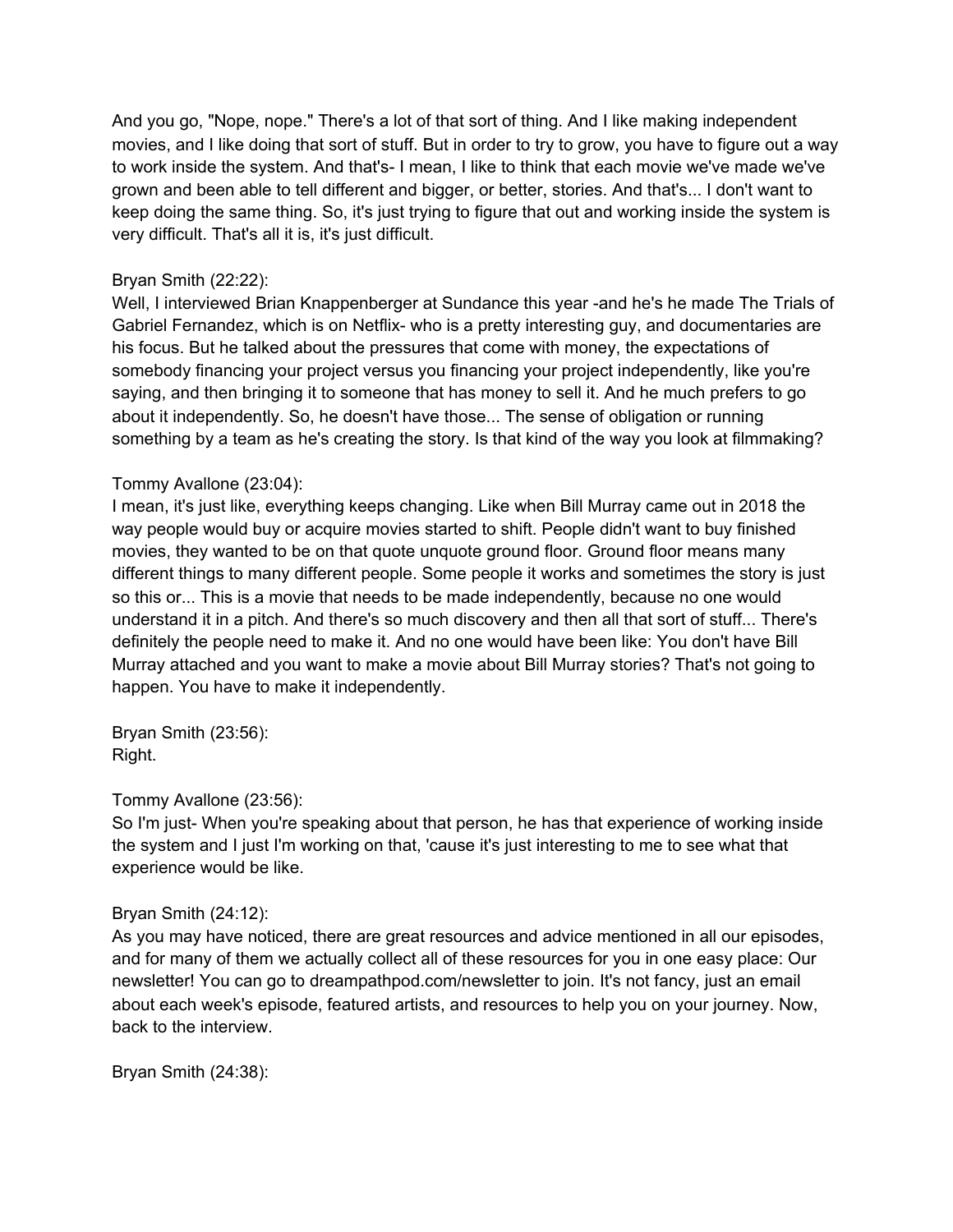So, how hard did you chase Bill Murray in terms of getting him to sign off on that project and be involved in some way? And when did you just give up?

Tommy Avallone (24:49): I didn't chase him at all.

Bryan Smith (24:51): No, you never chased him? Well, I mean, you called his 800 number.

Tommy Avallone (24:55): Not chase.

Bryan Smith (24:55): Yeah. Well, I mean pursue- Maybe chases is a strong word, but-

Tommy Avallone (25:00): You emailed me to be on the podcast. Did you chase me?

### Bryan Smith (25:03):

No, no that's true. Actually, I did. It was- I consider everything I do to be kind of a hustle. I'm always looking for people who are inspiring to me, and how do I convince those people to talk to me, somebody they probably have never heard of before? And I would imagine that same dynamic has occurred with a lot of the folks that you're...

Tommy Avallone (25:32): I tend to like argue over the words of it. To me...

Bryan Smith (25:35): No, it's a fair point.

## Tommy Avallone (25:37):

You know, you don't hear what I'm saying on those phone calls in the movie, because I'm never asking his permission to make the movie, and I'm never asking him to be in it either. Really what I'm telling him is that we're doing this project and I love to talk to him about it. Our process was, we are making a bigfoot documentary. Bigfoot is not Bill Murray. Bigfoot is The Bill Murray Story. So, if you were making a bigfoot movie and trying to capture the magic that is bigfoot, do you sit down with bigfoot at the end 20/20 style and go, "So, what's with the woods?" It destroys the magic, destroys kind of the idea of what a Bill Murray story is.

## Tommy Avallone (26:16):

It's magical, it's mythical. How do you answer some of these questions of reality to them? And tell these real stories with keeping that sort of magic and urban legend alive. You never talk Bill. So we would just kind of mention certain things to him -or not to him, to his answer machine- to ideas, how we wanted to like: Hey, could you like walk by a scene and this and all that sort of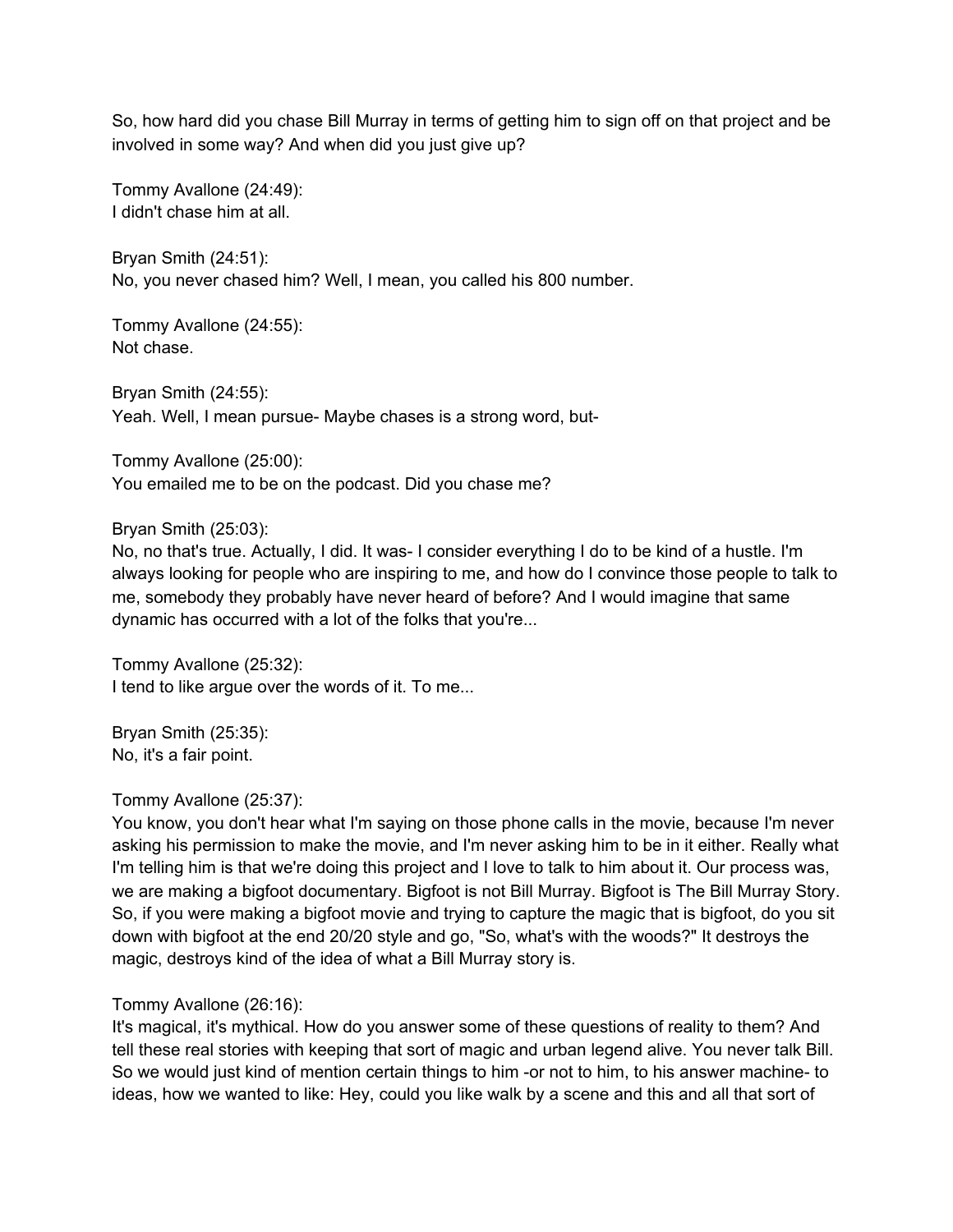stuff, but he just never replied back to me, and that's totally fine. So, in this encounter that we talked to the river sharks with, we just knew Bill would be there and that was our truthful experience with Bill at that time. And my favorite part about making these movies is 'cause it was- This particular trip was me, my producer, camera guy, Derek Hunter, and a friend of mine who's a camera guy, Chris Raab from Jackass fame, Raab himself.

## Tommy Avallone (27:12):

And my favorite part is always the ride home after these things, talking about what we just grabbed and how would you use this structurally, and all that sort of stuff. And I was like: I think I can frame the whole movie about this encounter, if I take that picture. 'Cause I was like- My thought is, you showed that picture of me and Bill, then you rip that bandaid off. This is not a chase. This is not a 'Will Tommy get Bill in this movie?' First three minutes in the movie there's a picture of me and Bill, obviously I met him. So, here's the real movie about Bill Murray stories. It's not My Date with Drew. It's not me searching out this person to have an experience with them. It's talking about these experiences. So- And I mean, no disrespect to My Date with Drew, it's a good movie and it's- That's what that story was, but ours wasn't that

### Bryan Smith (28:02):

Yeah. Well, do you think that The Bill Murray Stories up to- I mean, I guess the Waldo on Weed movie still has to play out before we find out how well it's going to be received. But do you think that you're most well known for The Bill Murray Stories?

### Tommy Avallone (28:17):

Oh yeah, sure. I mean, we have Bill Murray's name in the title of our movie. I don't know if I'll ever have anything that's little more well known than that. You know what I mean? I remember we would sell out every single screening at South by Southwest and at Hot Docs in Toronto, we had like three nights of 700 people sold out. That's crazy, that doesn't happen. And we wouldn't pay for any publicity. We wouldn't do any- We weren't even handing out flyers. It was just in the program, Bill Murray Stories, with a 'B' so you're the beginning parts of the festival programming. Apposed to Waldo on Weed. I just remember sitting there and going: It will never be- I mean, I shouldn't say- I always try to correct myself when I say this, but my thought was: It will never be this easy again to get people to see the movie.

### Tommy Avallone (29:07):

And I like to think people heard it was good, and that was another reason for seeing it. But it's a movie about something that everyone loves, it's the beginning of the alphabet as far as the program goes. So I very much understand that that movie is so much more recognizable. I mean, it's on Netflix and it was on people's airplanes. I mean, you're flying, you can go, "Hey, The Bill Murray Stories, less than 80 minute movie? Sure." It's definitely... I mean, I am Santa Claus, Waldo on Weed-

Bryan Smith (29:39): Ghostheads, yeah.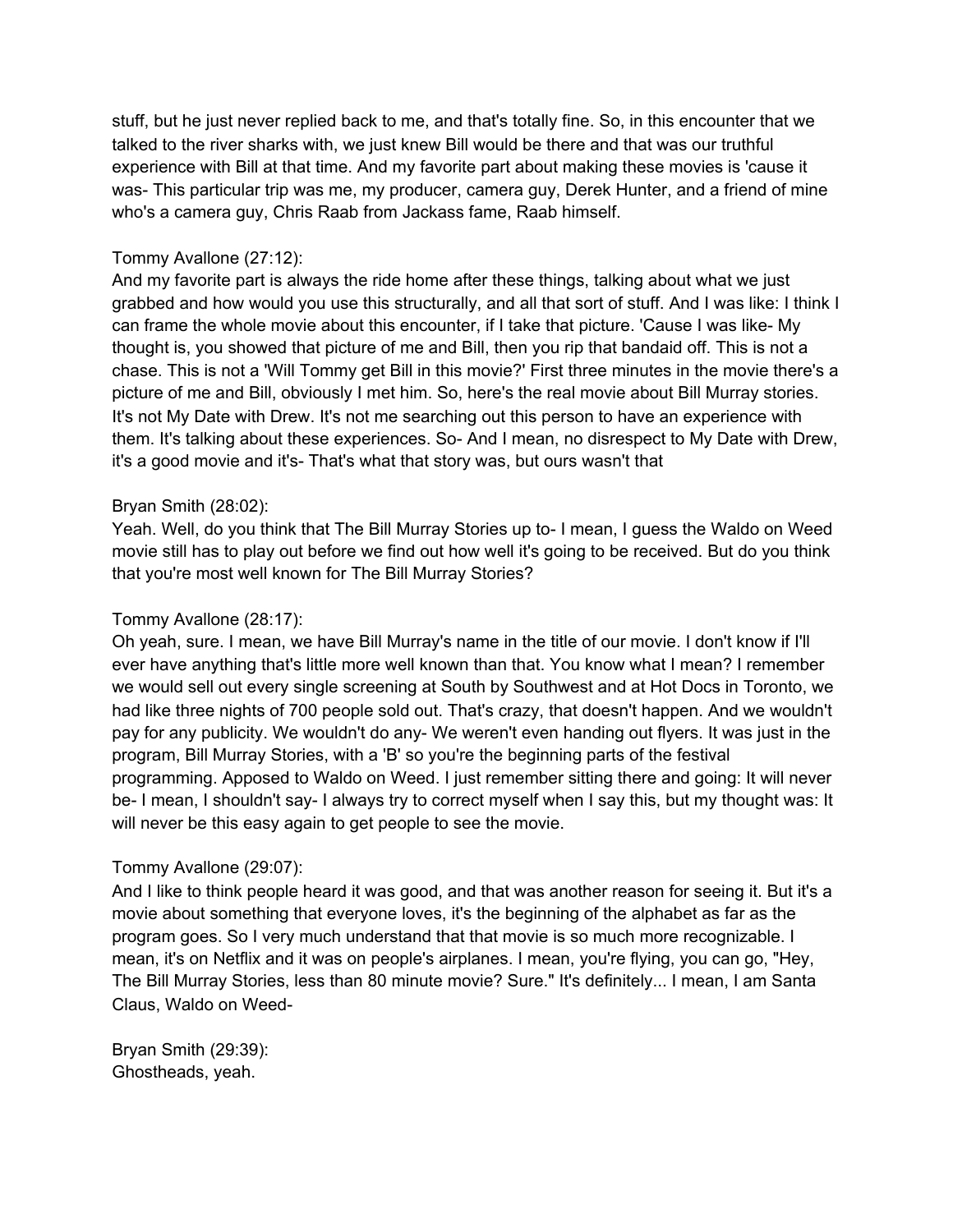Tommy Avallone (29:42):

Some people know. Bill Murray Stories, as I mentioned, people go, "I think I've seen that." Or, "I've seen it on Netflix, the icon."

Bryan Smith (29:49):

What are the legal challenges to taking clips of movies, Bill Murray movies and interview clips that- You have this great collection of Bill Murray footage, but legally how do you get to the point where you can actually put it in the film, distribute it, put it on Netflix?

Tommy Avallone (30:07): I mean, we're not abusing any of the footage it's called a fair use. So...

Bryan Smith (30:11): It's all fair use?

### Tommy Avallone (30:12):

I mean, majority of it- I mean in no way are we just putting it on to put it on. We're just proving a point in our narrative. So yeah. I mean, I'm really- I've gotten pretty good at how to edit with fair use. And when we talk to journalists and they mentioned Coffee and Cigarettes, or Zombieland, or even Razor's Edge; these are important notes in Bill Murray's career where he kind of talks about, or does these sort of Bill Murray stories in the movies. So you can point to what he does in real life to that. So yeah. It was all fair use. It's a boring answer, but yeah we can.

Bryan Smith (30:54):

Bill Murray Stories for me was really special. And you saw that I did a dual cast, or a short little podcast on it with my producer and editor.

Tommy Avallone (31:02): Yeah.

### Bryan Smith (31:02):

But what I really appreciated about the Bill Murray stories is it takes you... You watch it with the understanding that it's going to be a chase and you quickly realize that it's not a chase. It's more of an exploration of the philosophy of Bill Murray and- At least that's my takeaway from the film.

### Tommy Avallone (31:19):

Yeah. I mean, we try to make these sort of Trojan horse movies; you walk in and go, "Hey, isn't Christmas and Santa Claus great? Here's something about identity and community. Hey, Bill Murray is cool, right? Let's talk about living in the moment ad being present." I think there's fun little scenarios to do with those- There's situations in a majority of the movies that make people go, "I wasn't expecting that." And I take that as a compliment. I like- Bill Murray Stories, I love that movie. I hope that's okay to say about your own stuff, but I just, I think there was so many ways for us to go down a different path that wouldn't end in the way we made that movie. I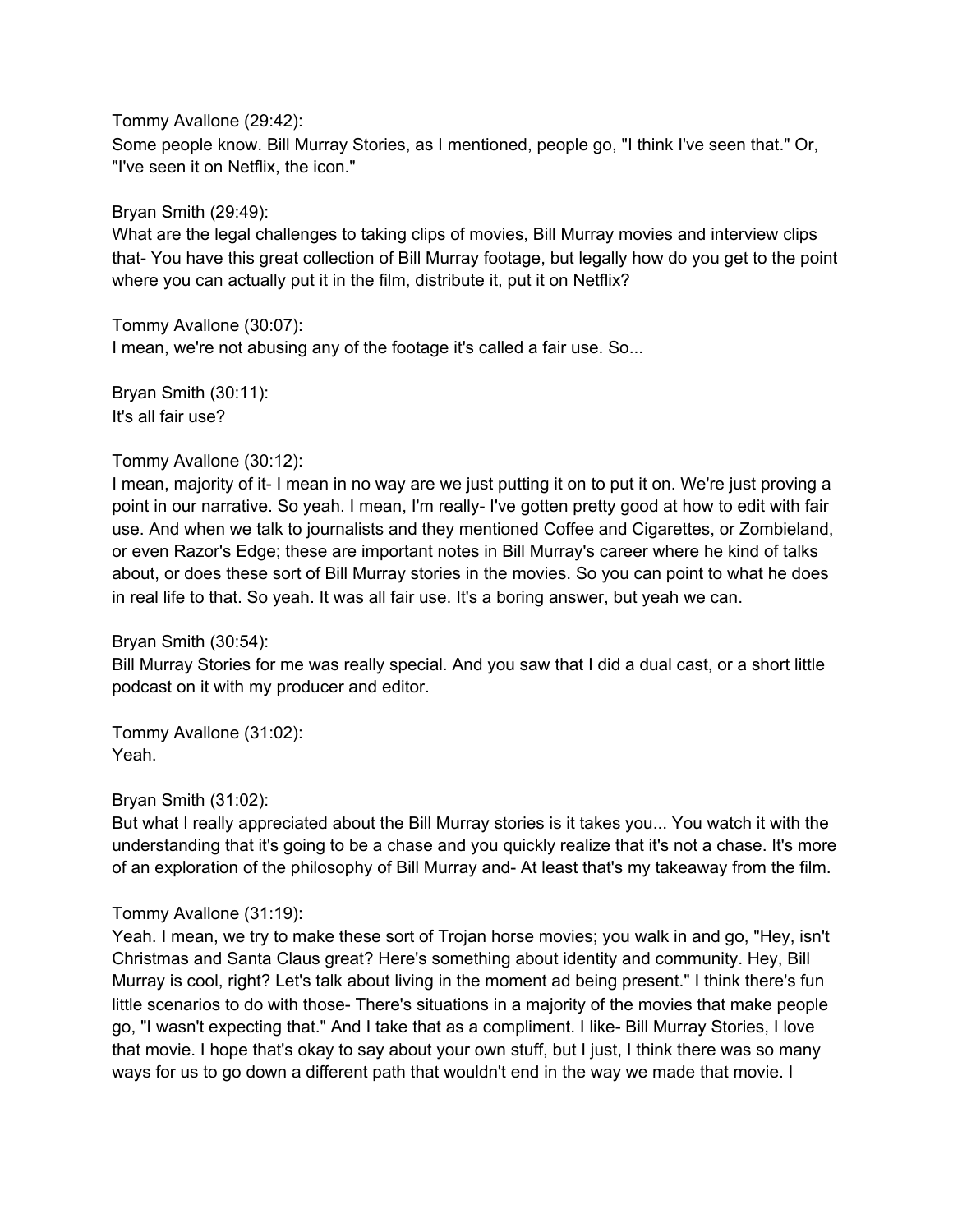mean, I was reluctant to put myself in there. A lot of- I watched so many documentaries on purpose that were bad, that people put themselves in to not do with that, not to do that.

## Tommy Avallone (32:12):

'Cause, like Morgan Spurlock does a fantastic, Michael Moore does it great- But there's- I could tell you off camera and off record and a whole list of people who don't- And that was Santa Claus and Waldo, I'm not in it, 'cause that's not the kind of movie I want to make. But we just felt like that was the only way to do a through line that made sense to kind of connect you. So, the hardest thing with that movie was trying to make it not a bunch of just vignettes. So, you're not just watching webisode on YouTube or something like that.

## Bryan Smith (32:41):

Yeah. Because it's way more than that. There's a gestalt to the film that is very zen and almost Buddhist. Because I think his Buddhism and- Or his approach to life really comes through in the interviews with all of the collateral interviews that you got. But also just these impromptu brushes with folks randomly off the street and at parties and stuff. It really makes you appreciate the spontaneity that he gravitates towards every day. And I think that we can all learn a lesson from the Bill Murray Stories about how to live life. I hope I'm not overstating it when I say that, it sounds like an exaggeration about a documentary, but for me that was the takeaway.

## Tommy Avallone (33:26):

Yeah. You know, like when we played at South by this nice lady came up to us afterwards and was like, "I just saw your movie. And I had a two hour gap before I was going to visit my friends. And I would have just normally went to my hotel and took a nap. But I was like: Well, what would Bill do? I just kind of did this and did that, and I just had a great time, you know?" So, it's really like you can't help but see someone like Bill Murray who, for the most part, has been around your whole life, and you see him in these movies: Oh yeah, he's a Ghost Buster. Or he'sdown at the little local. There's all these things that you put when you see him kind of just take life the way he does.

## Tommy Avallone (34:06):

I mean, it's one of those things where I would like to do that. And some people have the answer, "Well, if I had that kind of money, I could just..." Like, no.

Bryan Smith (34:15): No.

## Tommy Avallone (34:15):

No, he was doing it way before he was rich, or way before he was famous. Bill's always kinda been that way. I mean, I think it's improved as he's learned more. I mean, he studied GI Gurdjieff, or Del Close in Second City. These are all people that I think helped kind of build that live in the moment, wake people up or wake yourself up. And it's, yeah.... It's all about staying awake.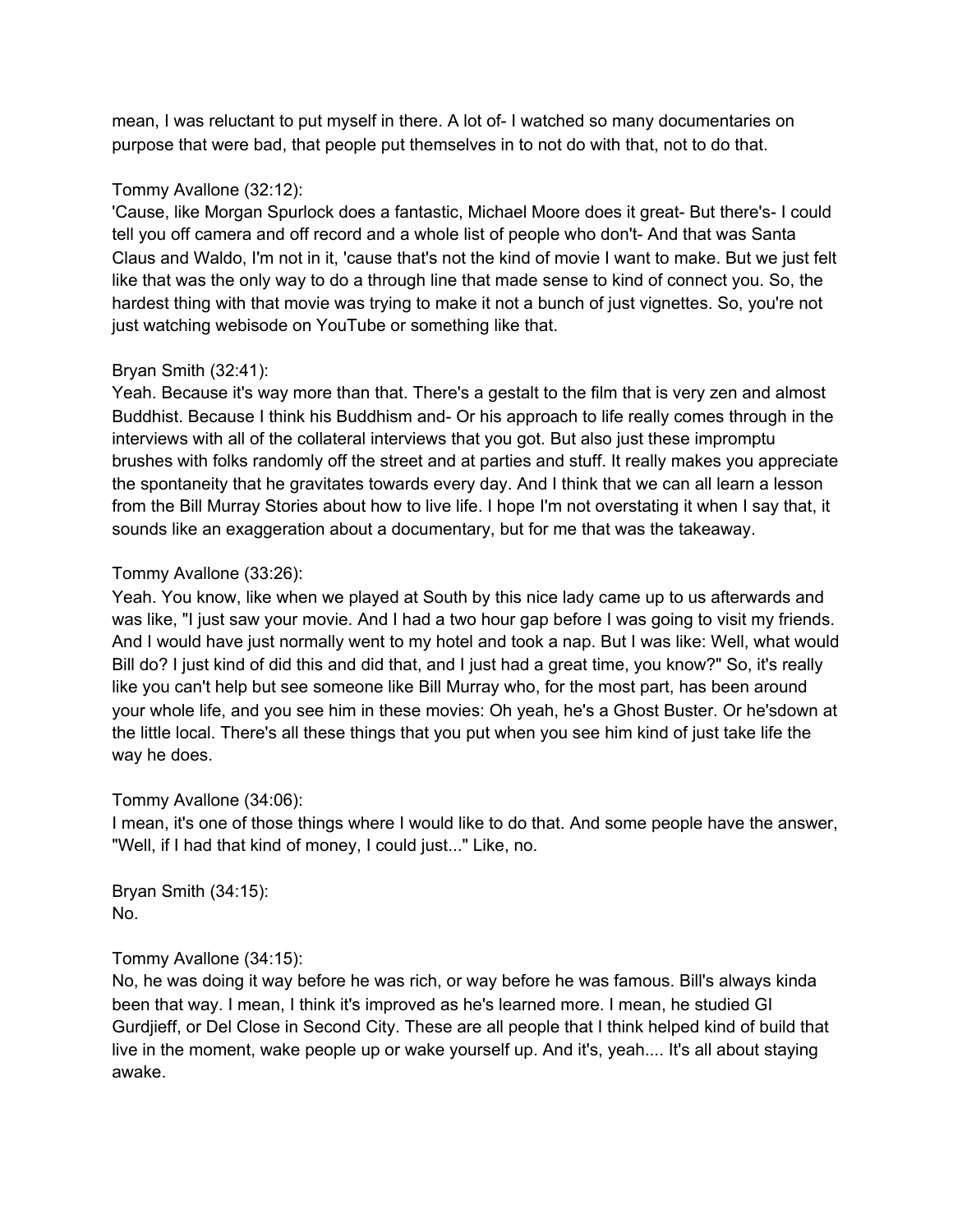### Bryan Smith (34:39):

Oh, that's a great way to put it, yeah. Wake yourself up, wake other people up. And what a nice way to approach life.

## Tommy Avallone (34:45):

Well, when he- When Razor's Edge- Razor's Edge was what he wanted to do, and he filmed that, then film Ghostbusters. Ghostbusters came out a huge hit, but then Razor's Edge came out and people weren't ready for him to be that Bill Murray. That Bill Murray kind of came out later in life, and people were ready for it. But they weren't ready four it in the eighties, and when that movie didn't do well, he was like: Forget it. I'm just, I'm done. And him and his family moved to France and that's where he studied philosophy. And Gurdjieff, this guy if you look him up, he would do these things- We were going to put it in the movie, but it just didn't work out. But he would hit people with stuff and try to wake them up and all that sort of stuff.

### Tommy Avallone (35:26):

And that kind of philosophy, that his books are all around that Second City sort of tribe. How Remus knew about it, Belushi and all that sort of stuff. But everyone called Bill Murray that sorta like Gurdjieff, like the trickster God. And so that was really in the back of his mind during at least that part of his life, maybe a little bit before, but he eventually came back and did movies again, obviously. But it's just that mindset and combined with Del Close, Del Close was very much like that. Taking improv off the stage and into real life.

## Bryan Smith (35:59):

Have you ever explored the concept of charisma and tried to deconstruct what charisma is? Because I look at Bill Murray as one of the most charismatic figures on film or television. Same thing with someone maybe like, with Jack Black or- It's the type of person who, when they walk into a room, everyone's eyes are drawn to this person. And why is that? Is it the in-the-moment existence that they live and that they adhere to? Or, what are your thoughts on charisma?

## Tommy Avallone (36:31):

I mean, I can talk to, about Bill's. With Bill it's like he just doesn't care. My opinion of Bill is that he doesn't care in that. I think it's in their movie. Whereas someone told them a long time ago, I think it's just the idea that to be relaxed, I think we gravitate towards someone who is comfortable in their own skin. And when they're walking in a room, they're not bringing anxiety, they're not bringing their own stressors or all that sort of stuff. I think Bill tends to be, and I don't know this from my studies, it just seems like he's very calm and collected and just, if he's there, he wants to be there. And I think that kind of calmness is something that could be possibly felt.

## Bryan Smith (37:13):

Right. He's he's not coming in with expectations about what he wants from somebody. And he's, in a very Del Close kind of way, he's in a 'yes and' state of mind all the time, willing to go wherever it needs to go.

Tommy Avallone (37:27):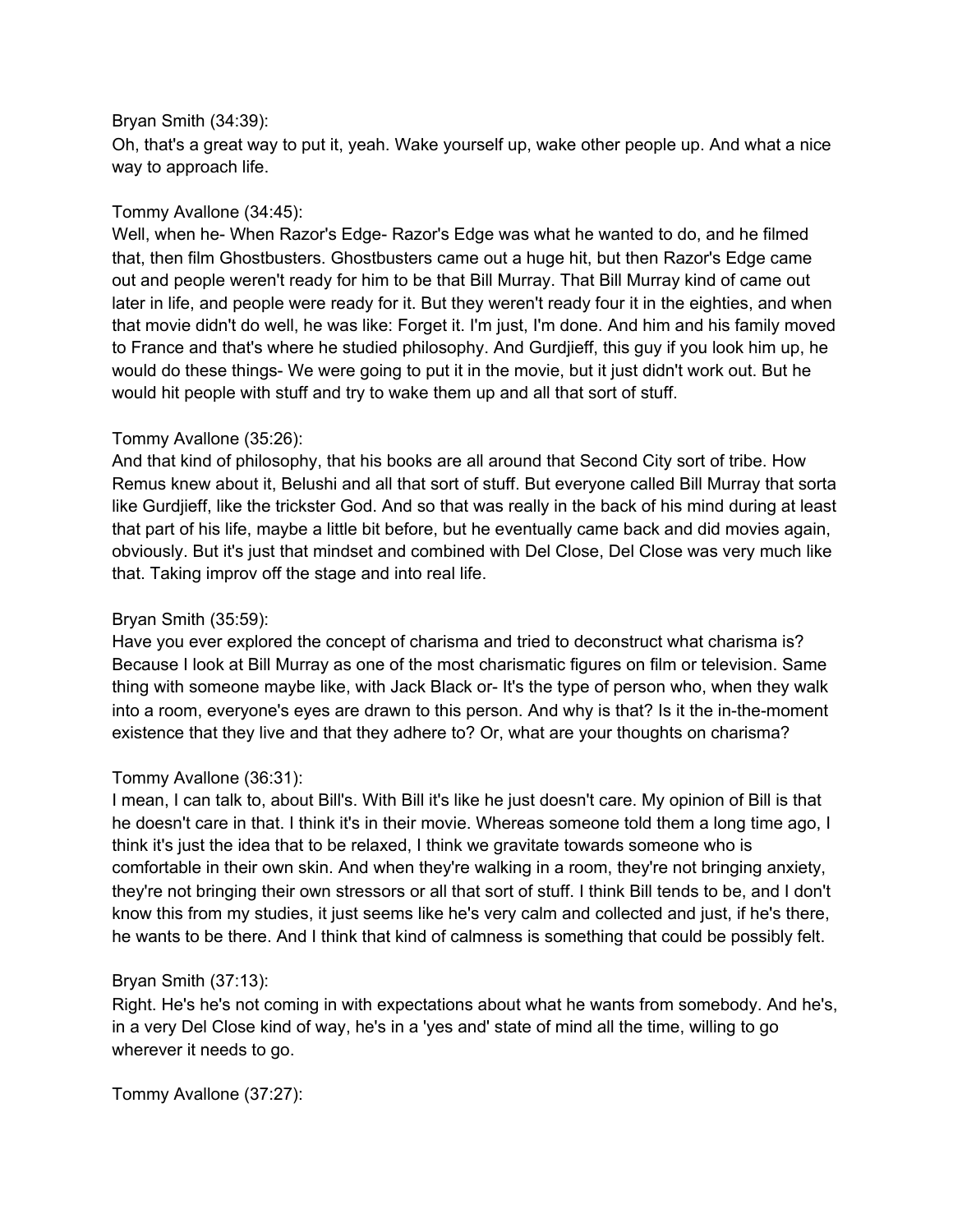I think it's a practice. I think there's this audio that we have from Gavin Edwards who wrote The Tao of Bill Murray, which is great book. And he- Bill just talks about how it's like, you talk about living in a moment, you can't always live in the moment. You can't always be present. It's something that you attempt and you try to be as much as you possibly can. He's like, "Sometimes I'll be like... I just need to wake myself up. I've been asleep for four days." And I think that's the thing it's just, kind of catch yourself in moments where you were like: All right, well, let's get it together, let's be here. I think it's a practice.

Bryan Smith (38:07):

Yeah. Kind of like meditation is a practice. You can't always be meditating.

Tommy Avallone (38:12): Yeah.

### Bryan Smith (38:13):

So, tell us about your calling toward documentary as opposed to narrative film and why you're in that space and your filmography reflects that.

## Tommy Avallone (38:25):

I wanted to be like a 22-year-old Kevin Smith that made a movie in New Jersey, went to Sundance and all that stuff. It just didn't happen that way. And I'm actually kind of grateful it didn't, because I can imagine success at that age would have destroyed me. I was lucky enough to meet Kevin, he interviewed us after Santa and all that stuff. And he was like, "I'll never understand what life I was supposed to live. 'Cause I was kind of plucked out of obscurity." He was like, this new life was presented in front of him, so I've always wanted to do that. And I just felt like my skillset wasn't there. I have a tendency to think that I can't dictate what's in my head for an actor to do.

## Tommy Avallone (39:10):

I tried it a couple of different times, but I realized later in life that I was like, "Oh, I wasn't really working with real actors. I was working with my friends." So, I think it's like half and half. Like maybe I wasn't fully ready to be a narrative director and they just don't want to be actors. They're just kind of doing me a favor. There's no prep work, they're reading the line right there and going, "Oh, alright." You know?

Bryan Smith (39:33): Yeah.

## Tommy Avallone (39:33):

So I stopped directing, and I went into producing a couple of scripted stuff. Miss December, Kevin Smith actually did put out and I just produced that. But then it kinda- Our Miss December movie was playing at a festival that Morgan Spurlock was playing there and we had a couple of mutual friends. I told them I had this idea for a Santa Clause documentary and we kinda just started talking about it. And that's really- I always thought about doing documentaries. I try to do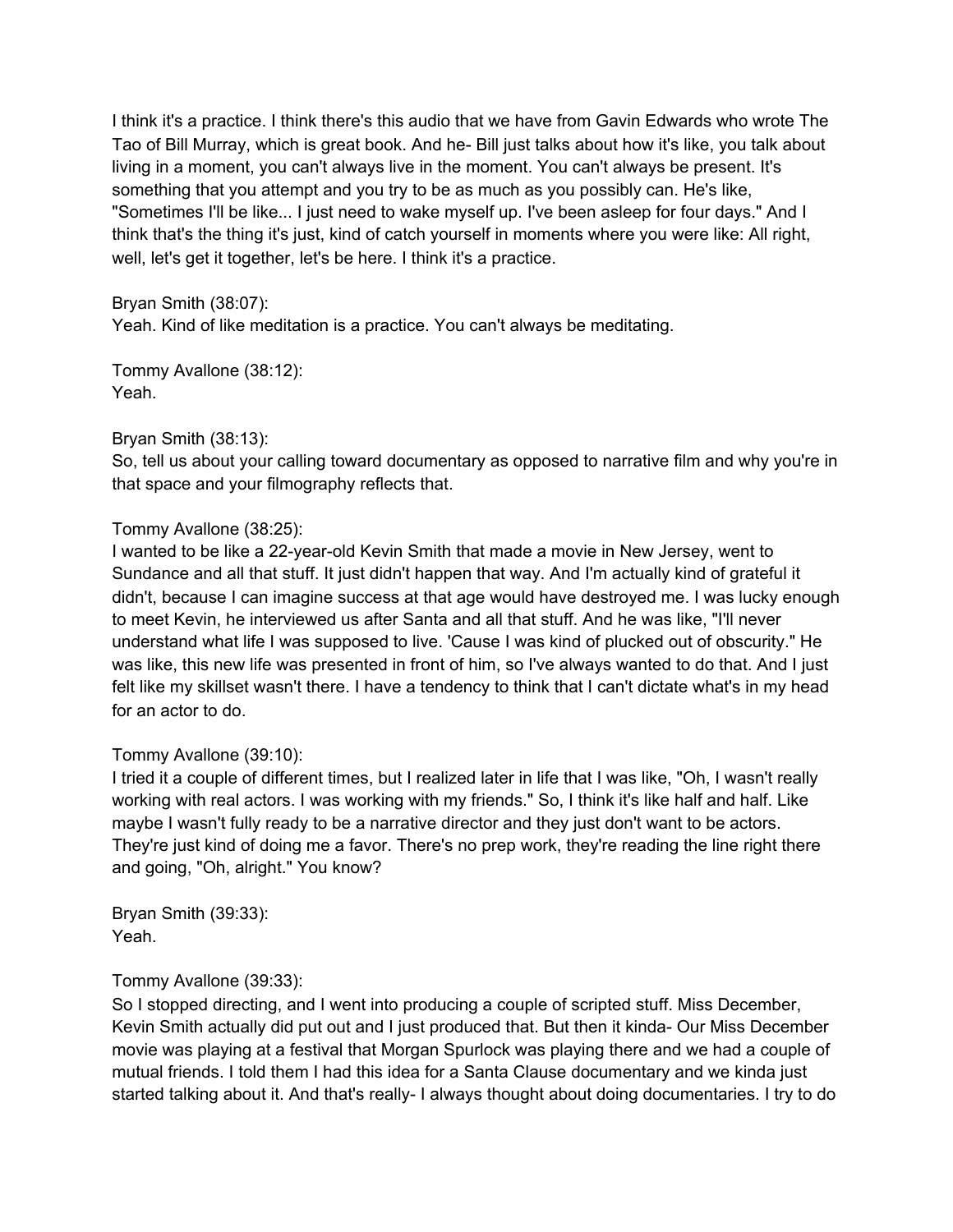a documentary on a karaoke guy that I knew and my own mayoral run, but it was the Santas that really, I was like, "I'm just going to do this". And I felt my skills as a director, or more so an editor, in that we're a lot better than the ones I was using as a writer/director. So, I just kinda like kept following that thread in my life. And I feel like I'm really good at following someone, or finding characters and being able to tell their story through the edits like I did on my own stuff. I eventually would like to get into scripted again. I shouldn't say again, I would like to get into scripted. But you I still got a bunch of different docs that we're pitching and all that sort of stuff. So, I think eventually I'd like to get there.

### Bryan Smith (40:41):

Yeah. It sounds, it sounds like a very organic journey for you.

### Tommy Avallone (40:44):

Yeah. Well I just- I had this idea who I wanted to be, but I just kinda listened. Like I'm going to be 'yes and' my own stuff. But it wasn't a real, forcing anything. It was just kinda, these are the things I'm interested in and I do is just follow those interests.

### Bryan Smith (41:01):

Do you think documentary filmmaking for folks who just want to get into storytelling visually, do you think that documentary filmmaking is more accessible for folks than narrative films, scripted films?

### Tommy Avallone (41:14):

Yeah, I guess so. Because you can kind of play around with things, it's just, maybe it's cheaper to make. It was easier for me to make a documentary about Bill Murray Stories than ever to write him a movie about Bill Murray stories that have bill Murray in it. But yeah, I guess because there's crew and less money and all that stuff. It attracts a lot of people, where a lot of people feel that they could just make a documentary. But it is a lot of hard work. It really does take someone that can tell a story to do it. I guess nowadays you can do anything with scripted or else. Look, the technology is out there, but yeah, I don't know. I don't have the real good answer. I guess it's easier to get into documentaries, but it doesn't mean you're going to make a good one.

### Bryan Smith (41:58):

Right. Well, I would imagine that it's accessible from the standpoint that anybody can pick up a camera and start interviewing people or finding footage, but to have the endurance to go four years collecting footage and have probably, I would guess hundreds and hundreds of hours of footage, and then have the acumen and the judgment to know what works and what doesn't and how to craft that narrative is probably way more challenging than a scripted film director who knows exactly what needs to be on film and how to cut it, and that type of thing.

### Tommy Avallone (42:33):

You know, as I've mentioned, I want to get into scripted stuff. I feel like having directed all these documentaries has made me become a better writer, in that I just know a little more about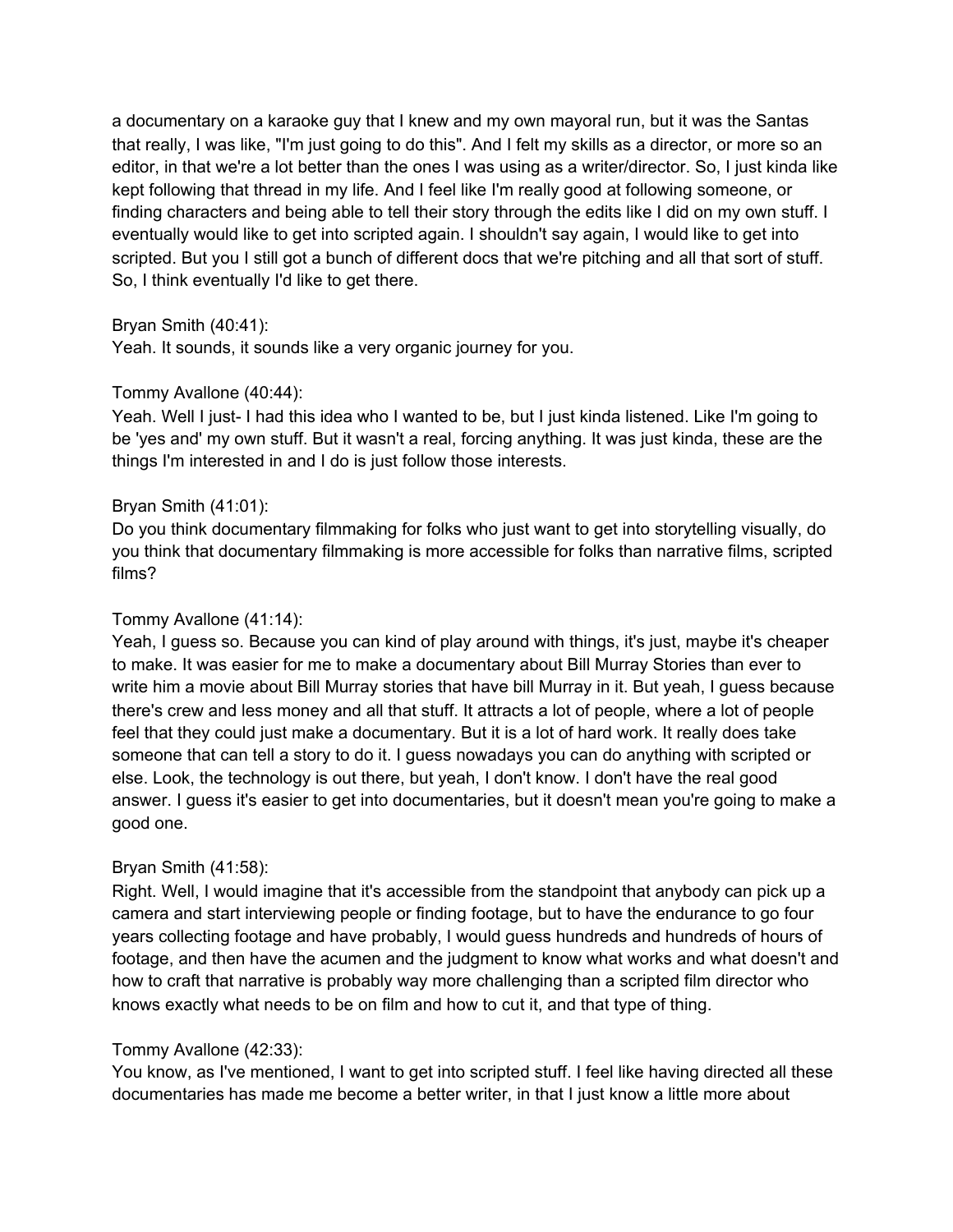characters. Before I used to just write funny lines and now, having followed different Santas, or different people who have had Bill Murray stories, or just different people in general, I feel like I have a tendency to know a little bit more about characters.

Bryan Smith (42:59): Yeah, that makes sense.

### Tommy Avallone (43:01):

But also, too, before I made a documentary, I tried to make- I've been- I've had a camera in my hands since 11-years-old, but I also worked in radio and I was a phone screener at our radio station. So it's like, you're getting normal people who call in, and trying to find something about them to make them interesting, so the host of the show can have a conversation that people want to listen to. And I think some of those skillsets kind of allowed me to help make other people interesting in the documentaries.

#### Bryan Smith (43:33):

And I would guess, too, that the process of just making decisions, like a lot of decisions as a documentary filmmaker and pouring through footage makes you a- Just a better decision maker in the narrative film context.

### Tommy Avallone (43:49):

Yeah. I don't- It's so funny, like so many- I worked with a couple of people that say: You just need to make a decision, doesn't need to be right or wrong. And I think a lot of people, when they first start working with me, think I don't know what I'm doing, because I don't agree to that. I mean, who knows, I may not know what I'm doing, but I feel like... I just, I don't like... I like thinking about things. I'm not a fast decision maker. Sometimes, if I'm really zoned in, I know exactly what I want, but if someone actually has- If someone has a question I'm like, "I don't know the answer." I don't want to just say it because there is that fear that you're like: I don't want to say the wrong thing.

### Tommy Avallone (44:25):

Even with the documentary, the hardest thing to me about pitching things is people go, "What is your vision?" It's like, I don't know, man. I don't know how to make a movie until I'm making it, for real. I think I have a good way of collecting materials and collecting questions and answers and all that sort of stuff, but I do really feel the movie presents itself while editing., It tells you kind of really what it wants to be. An editor for a scripted movie, there's definitely ways to change it up, but in a documentary there's so many different ways to go,. And I mean, there was five different movies about Santa Clauses while we were making ours. And ours is completely different than everyone else's, it's just so many different ways. There's another Bill Murray Stories documentary, people will have different approaches for things.

#### Bryan Smith (45:17):

Yeah. Well, it sounds like they, in a documentary film context, when you're getting somebody to buy into a project or a collaborative project, they just have to have that much more faith in you,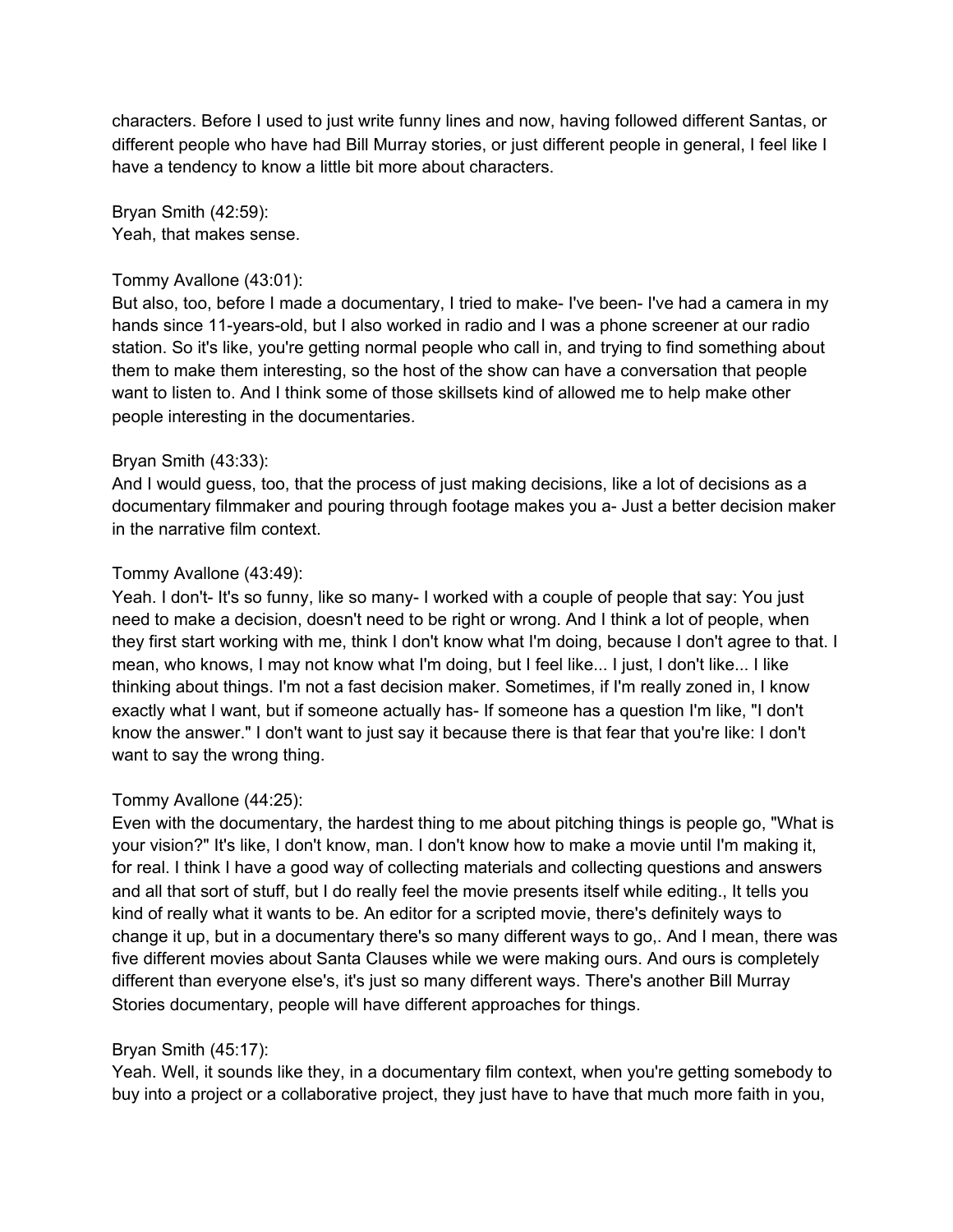because they don't have the vision, they don't have the script. And so what they have is you and your filmography and your ethos within your crew about how you approach storytelling.

### Tommy Avallone (45:39):

Yeah. I'm learning the idea of, trying to- The take, you know, and trying to present as much as that upfront as possible, because I really like- No one wants to hear, "Oh, just trust me, we'll figure it out as we go along." But that's really it. And then you talk to any director it's really-You're just kinda- You have an idea, but you're kind of... I don't want to say lying, but you're just going- You're understanding what do you need to know now so you trust me to understand that the process will work?

### Bryan Smith (46:11):

Right. That makes sense. So, tell us about This is Gwar. I see that's a project you're working on currently, and Thomas Lennon is involved.

Tommy Avallone (46:18): Are you familiar with the band Gwar?

Bryan Smith (46:20):

Yeah... Back in the, I think they're from the eighties, maybe even the seventies, but I...

Tommy Avallone (46:26):

I think they dabbled in a bunch of those different decades, yeah.

Bryan Smith (46:28):

A very theatrical, metal band, right? I mean, a lot of cosplay and costumes.

### Tommy Avallone (46:35):

Yeah, they're amazing. Scott's the director- His first documentary, The Orange Years, it should be coming out sometime this year or next year, it's all about Nickelodeon. But I knew Scott from that Orange Years documentary. And he had told me about his connection with Gwar, and I just- Gwar is one of those guys, or the one of those bands, that I knew of, couldn't tell you one song, but I knew they were in Beavis and Butthead, I knew they were in Empire Records. You just knew all of them, you just didn't know anything about them. And I was like, "Oh, let's do that." So far we've got to interview Weird Al, Thomas Lennon, Ethan Embry, Alex Winter...

Bryan Smith (47:16):

And how is Thomas Lennon involved? I see he's attached to the film.

## Tommy Avallone (47:19):

Yeah, we interviewed him. He was on MTV during the same time they started being on MTV. He was on The State and stuff like that. The way The State kinda started, they're very kind of like punk kids as well. But it was just kind of speaking about MTV at that time. Gwar really wasn't played on TV, they kind of snuck through the back door with Beavis and Butthead. Beavis and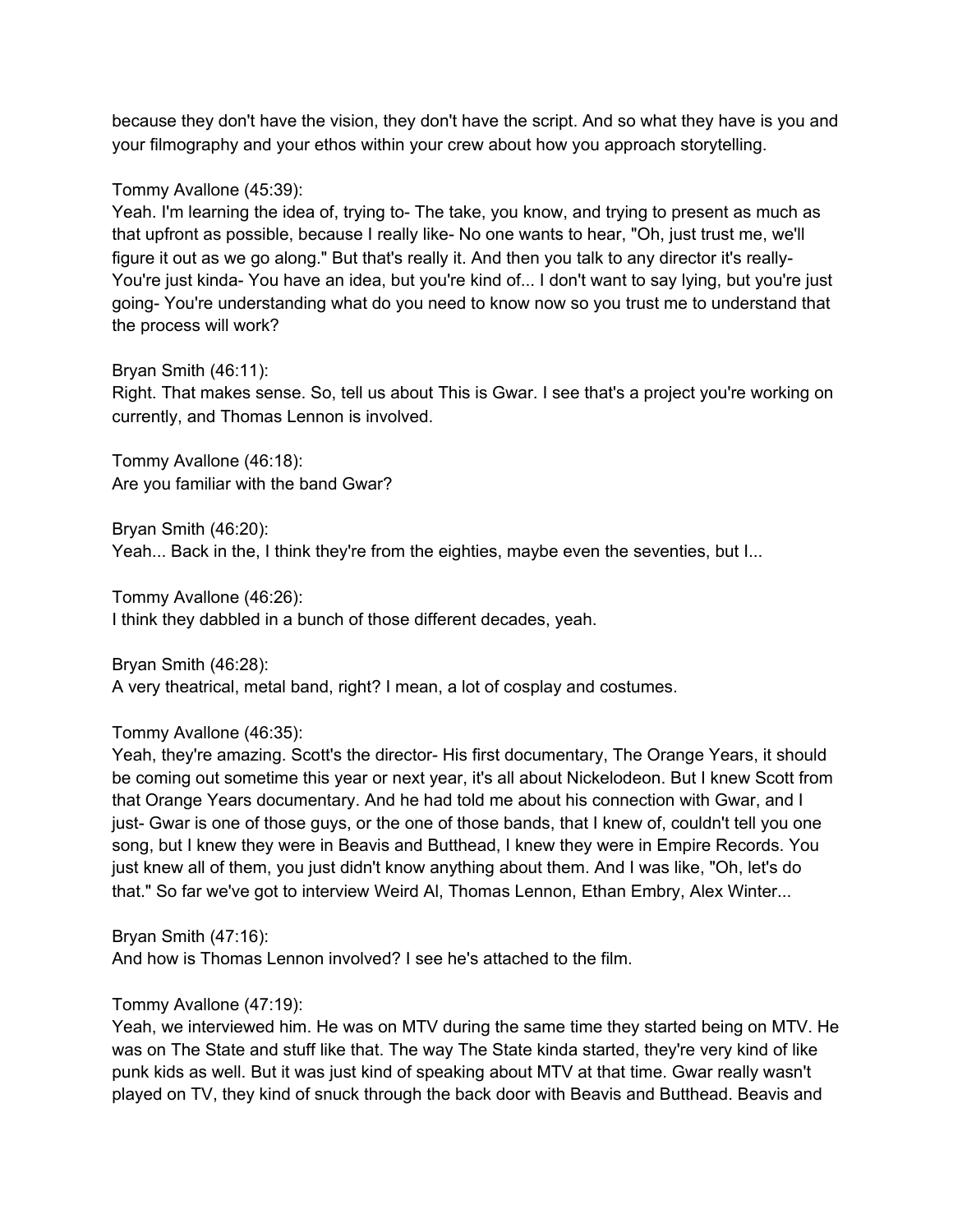Butthead liked them on their show, which spoke pretty- I think there was even a video game where their whole job was to get to the Gwar concert. So, it was really interesting. And then Bam Margera, we interviewed Bam.

Bryan Smith (47:55): Okay.

Tommy Avallone (47:55):

But we're kind of at a little bit of a pause with the interviews. Scott right now is just kinda editing what we have, but yeah. I mean, I who doesn't love Gwar?

### Bryan Smith (48:04):

Well, yeah. Even if you've never bought their albums or listened to their music, they're an iconic presence from the eighties.

## Tommy Avallone (48:11):

They're just really- They're really smart at just dipping their toe into pop culture every couple of years to remind you that it still exists. You know, when they're Jerry Springer, The Daily Show. They're just so funny.

## Bryan Smith (48:23):

So, that project, how long do you expect it to take, to complete and be in a film festival context?

## Tommy Avallone (48:31):

We would love for it to come out next year, but with COVID and all that, it's like just trying to- So much of it's already shot, but we- There is a little, a couple more things that we want to get and it's just making sure we can get them.

## Bryan Smith (48:47):

So, do you find, we have a couple more minutes here before you have to get to your doctor's appointment.

Tommy Avallone (48:52): Thank you.

## Bryan Smith (48:52):

But do you find that there are challenges for documentary filmmakers in terms of just putting food on the table and making a living that are always going to be there? And if so, how do you manage the cashflow situation. Because you're working for literally years and years at a time on a project, and these are speculative projects, I would imagine because they're not all gonna get into film festivals. They're not all going to get distribution. How do you go about providing for your family and just making sure that you're taken care of and treated fairly in business?

Tommy Avallone (49:28):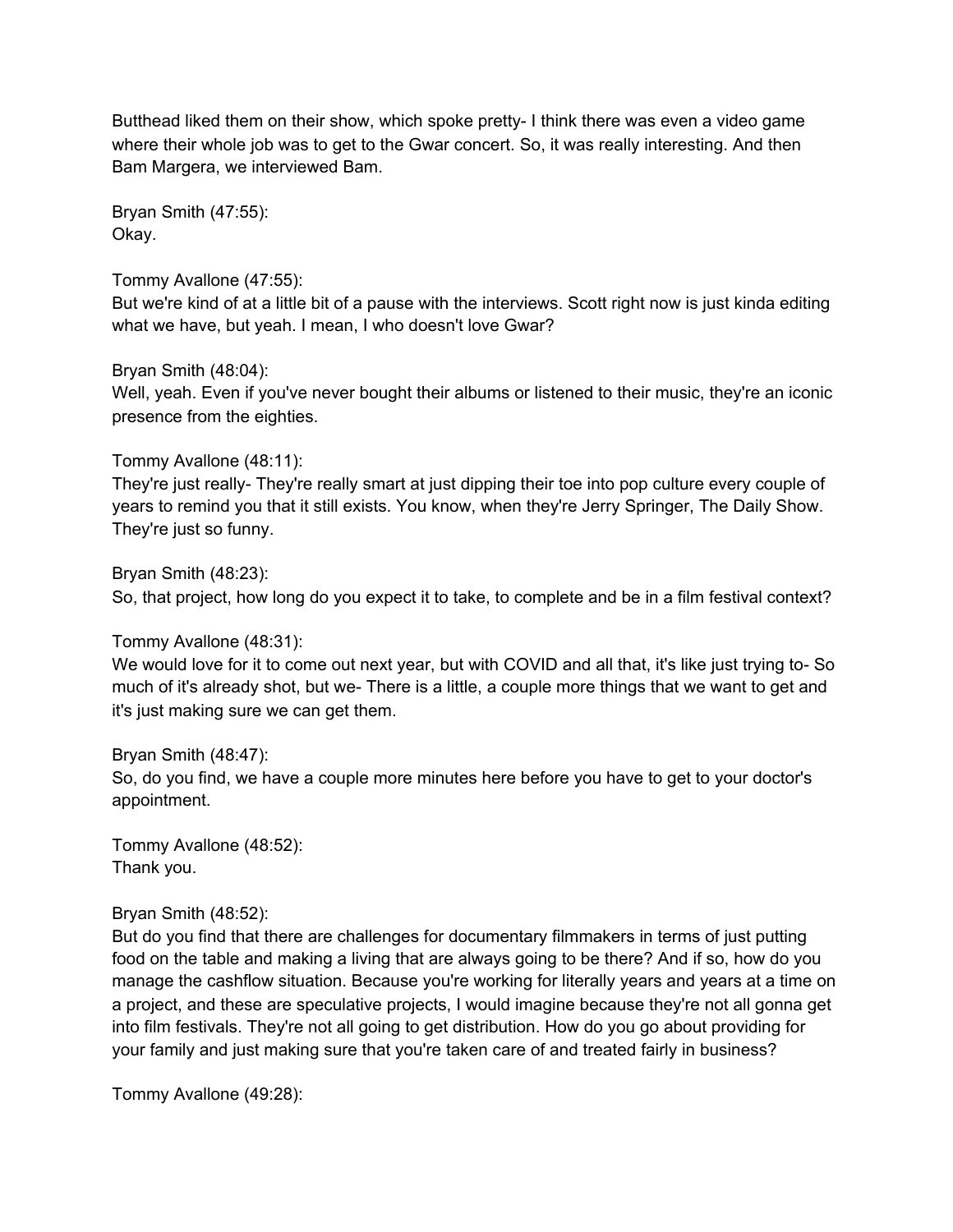I mean, it's very difficult. It's very, it's very tough. And you just have to... Did you ever see Batman? Was it... Dark Knight Rises?

Bryan Smith (49:37): Was that, which-?

Tommy Avallone (49:38): The last Christian Bale movie, the last one of the trilogy with Bane and Catwoman?

Bryan Smith (49:45): No, I did not see that one.

Tommy Avallone (49:46): It's a good movie.

Bryan Smith (49:48): Is it good? Okay, I'll check it out.

### Tommy Avallone (49:50):

So, Batman is like stuck in some cave- Some hole or something like that. And it was like Bane had broke his back, and there's a way out where you could swing over to this, there's like a gap, and you just have to run and jump. And everyone holds onto this rope to try to get to the other side, but when they fail to swing down... And it's just very difficult and no one got out. But Batman gets out by doing it without a rope, because when you're running and you have that rope, you have that safety, you can't kinda go that hard. But when- If you're not going to do it, you're just going to die.

Bryan Smith (50:28): Right.

Tommy Avallone (50:29): Make it.

Bryan Smith (50:31): Okay.

### Tommy Avallone (50:31):

And I think that's one of those situations where you just have to be that- Kind of have that kind of mentality of knowing that there's no safety net, you just have to do this. And I've been able to provide for my family for a couple of years now, and it's just 'cause I have no net. You know?

Bryan Smith (50:50): Yeah, no plan B.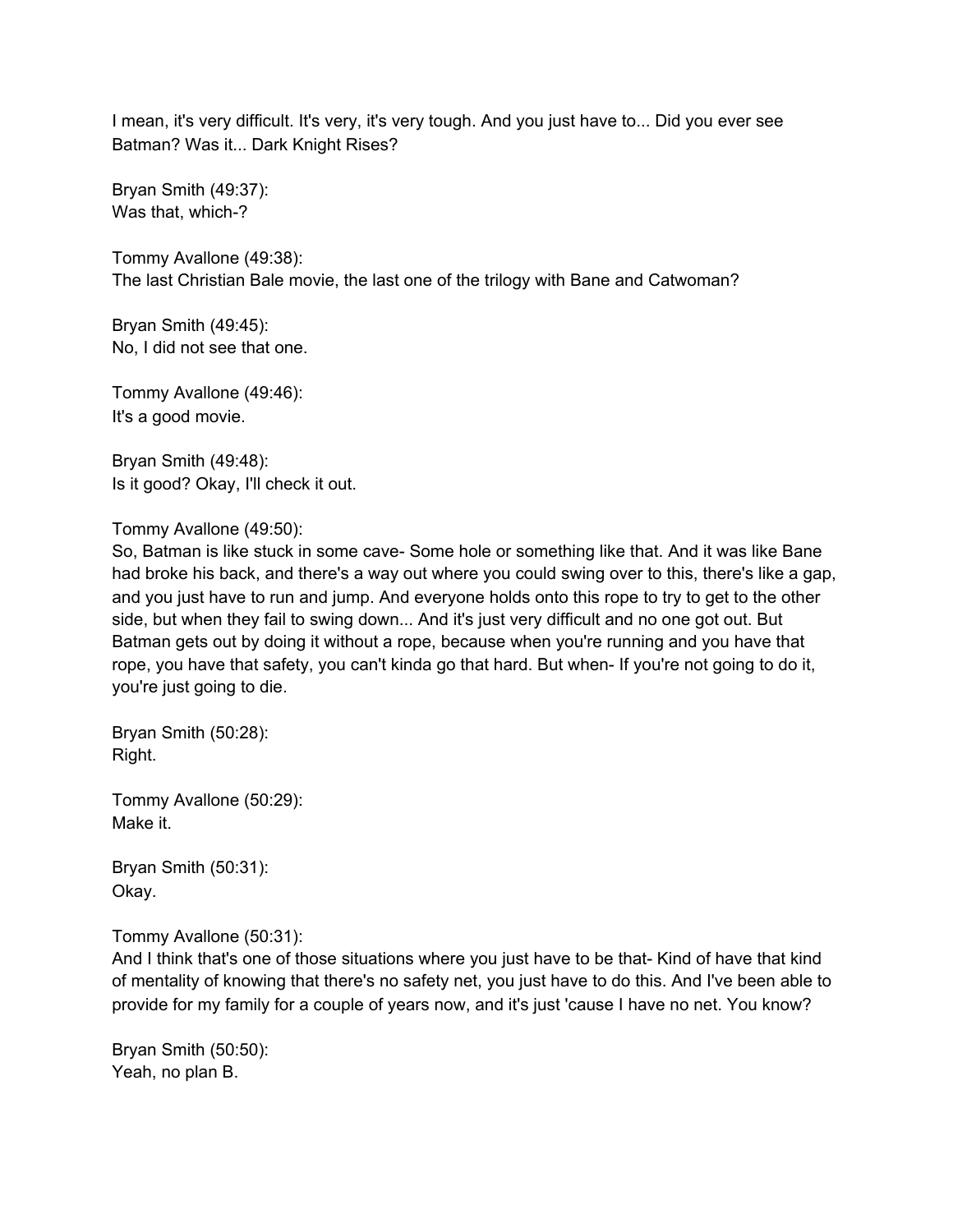Tommy Avallone (50:50): Exactly.

Bryan Smith (50:52):

I think if you have a plan B and- You know that no matter how hard you try to ignore the fact that there is a plan B, your decision making is going to be affected, I think in some way. You're not going to commit as hard to a certain path, if you know you have the plan B, which is probably an easier plan.

Tommy Avallone (51:11):

I mean, and I can only speak for myself too, I've worked in a situation and know enough people that believe in me that it's been able to work out. Talk to me next year, maybe I'm working somewhere else. But that's kinda my attitude.

Bryan Smith (51:30):

Yeah. Well, Tommy, it's been a real pleasure to talk to you and I learned a lot actually. So, thanks. Thanks for sitting down with me. Appreciate it.

Tommy Avallone (51:37): Oh, no problem, man. Thanks for having me. I hope certain parts, I didn't sound negative or anything like that, you know?

Bryan Smith (51:43): Not at all, not at all. No. This has been a great conversation and looking forward to hearing what my listeners think.

Tommy Avallone (51:50): Cool. How good are you on that ukulele?

Bryan Smith (51:53):

Terrible. I'm much better with the guitar, and I still have a banjo back there as well. I inherited from my dad.

Tommy Avallone (52:02): That's what I meant. I'm so sorry, I thought that was a ukulele, that's a banjo.

Bryan Smith (52:05):

Oh, I've got a ukulele up there too on the side. But yeah, I'm not good on the banjo or the uke yet, but that's one of my goals.

Tommy Avallone (52:14):

Yet is the most powerful word. There's this whole Sesame Street song on that word, yet. So it's all out there.